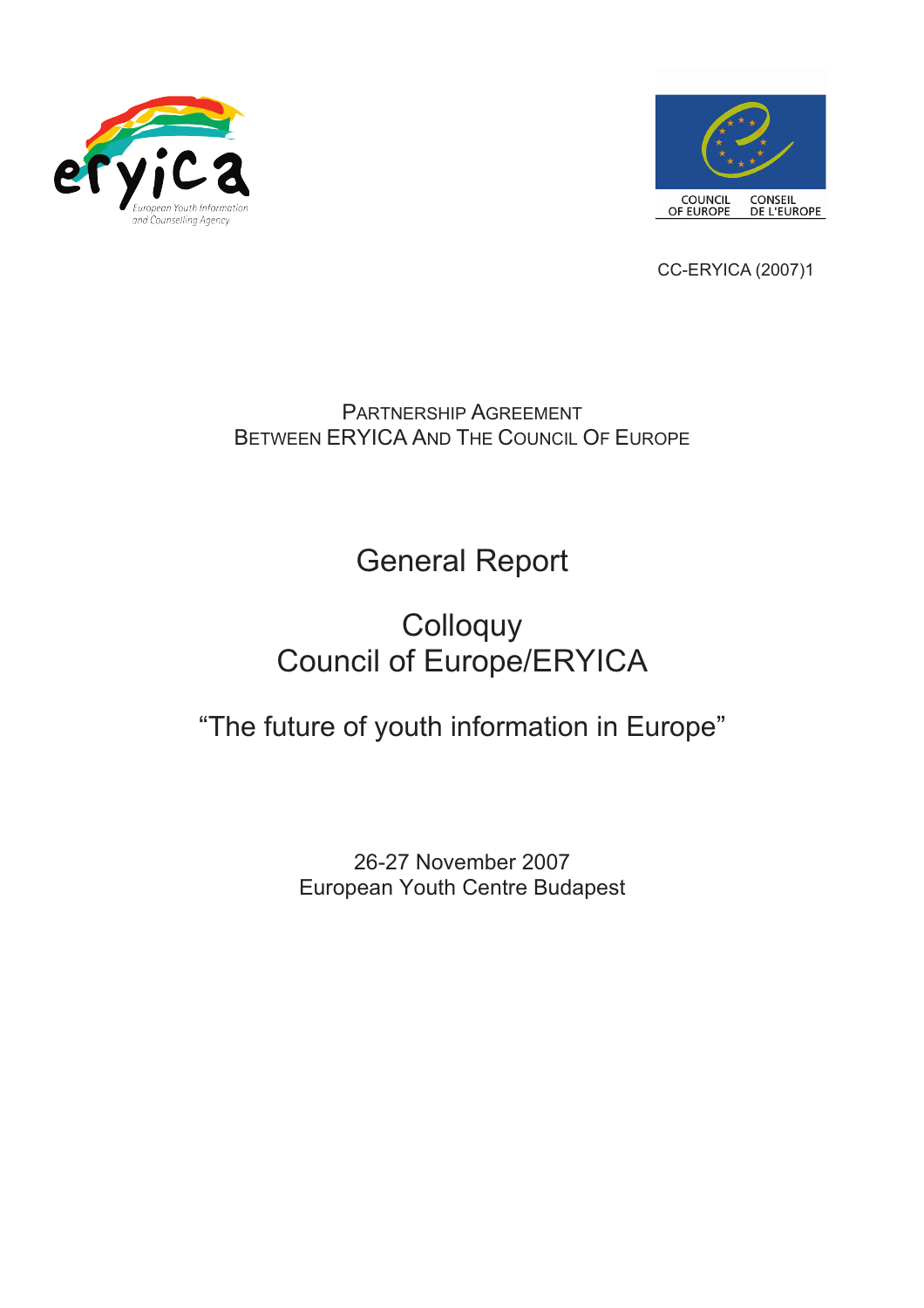# **Index of Content**

| 1.                                                                                           |  |
|----------------------------------------------------------------------------------------------|--|
| 2.                                                                                           |  |
| 3.                                                                                           |  |
| 4.                                                                                           |  |
| a.                                                                                           |  |
| b.                                                                                           |  |
| c.                                                                                           |  |
| d.                                                                                           |  |
| е.                                                                                           |  |
| f.                                                                                           |  |
| g.                                                                                           |  |
| 5.                                                                                           |  |
| 1. To review the developments of youth information in Europe and the future challenges it    |  |
|                                                                                              |  |
|                                                                                              |  |
|                                                                                              |  |
|                                                                                              |  |
|                                                                                              |  |
|                                                                                              |  |
|                                                                                              |  |
| 2. To examine the place and role of youth information work as part of youth policy at local, |  |
|                                                                                              |  |
|                                                                                              |  |
|                                                                                              |  |
|                                                                                              |  |
| Youth participation in online tools at national level: the German case  12                   |  |
|                                                                                              |  |
| Advantages of an integrated multi-level approach of youth information 13                     |  |
|                                                                                              |  |
|                                                                                              |  |
|                                                                                              |  |
| 3. To discuss the role and policy of the Council of Europe regarding youth information;13    |  |
|                                                                                              |  |
|                                                                                              |  |
|                                                                                              |  |
|                                                                                              |  |
|                                                                                              |  |
| 4. To discuss the ways and strategic tools for managing the Council of Europe's role in this |  |
|                                                                                              |  |
|                                                                                              |  |
|                                                                                              |  |
|                                                                                              |  |
|                                                                                              |  |
|                                                                                              |  |
|                                                                                              |  |
|                                                                                              |  |
|                                                                                              |  |
|                                                                                              |  |
|                                                                                              |  |
|                                                                                              |  |
| 6.                                                                                           |  |
| 7.                                                                                           |  |
|                                                                                              |  |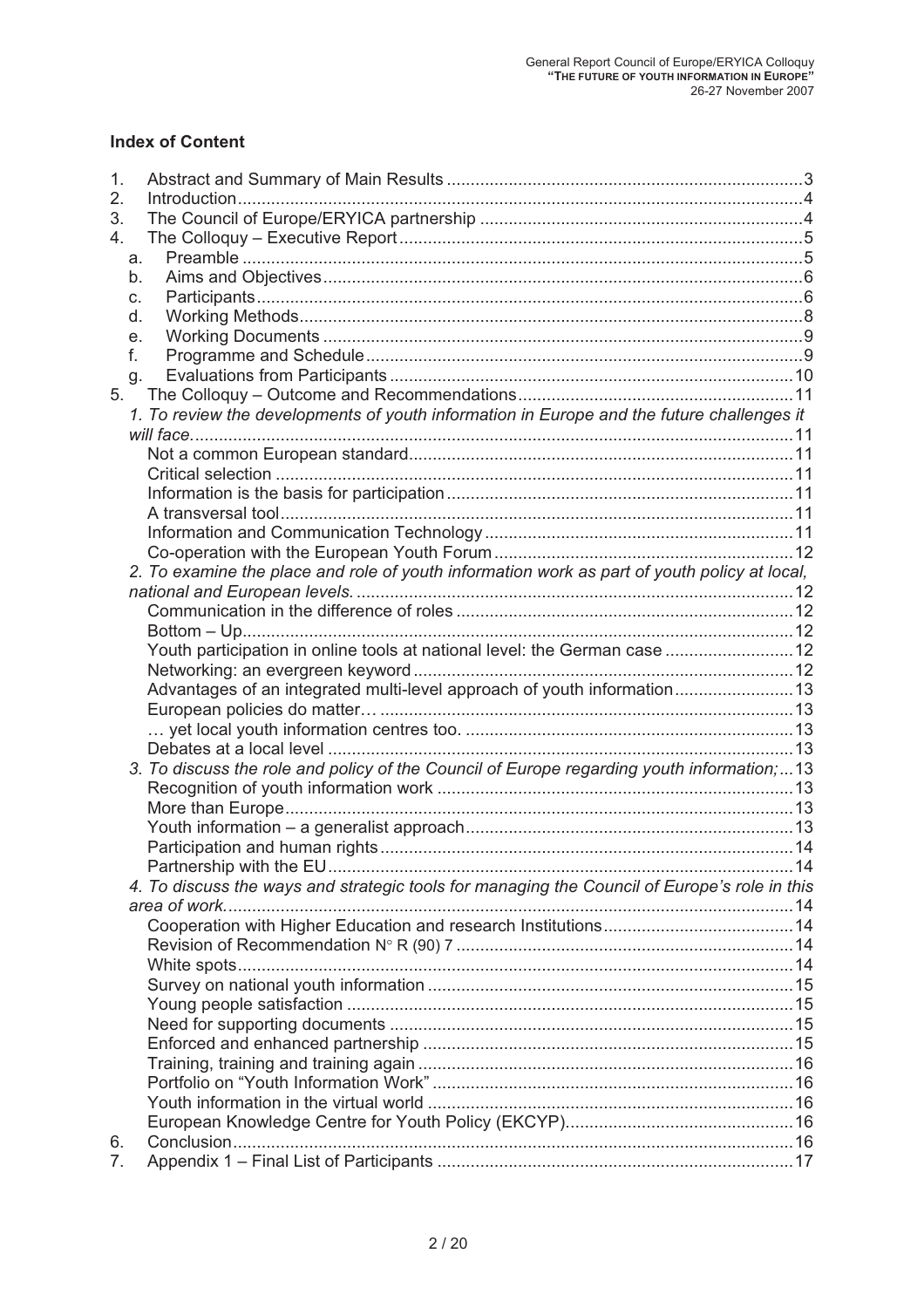# **1. Abstract and Summary of Main Results**

In the days 26 and 27 November 2007, in the premises of the European Youth Centre in Budapest, the Council of Europe – ERYICA Colloquy on "The future of youth information in Europe" took place.

The Colloquy was organised in the framework of the "Partnership Agreement" between the Council of Europe and ERYICA, in force since 1997 with the purpose of promoting and developing European cooperation in youth information and counselling, in particular by organising training activities for persons involved in youth information and counselling.

The Joint Co-ordinating Committee of the Partnership Agreement had decided during 2006 that its joint activity for 2007 should be a reflection on youth information and its place within youth policy in the context of information society.

Main aim of the Colloquy was to develop inputs concerning policy and practice in the field of youth information and counselling, which could be integrated into the political and strategic document "Council of Europe youth policy: AGENDA 2020".

Thirty-nine participants, working in sixteen countries took part in the event. They were meant to represent all the actors concerned by youth information: providers, receivers, non-governmental and<br>governmental parties, to debate the youth information-related key issues. The results of this reflection<br>were also to serve as eleme

The main results of the Colloquy are bulleted below.

### **Recommendation N**° **R (90) 7**

Although a visionary paper for the time it was written, it needs to be revised in light of the most recent developments in youth information.

White spots<br>It is recommendable that in the near future the Council will propose activities to its Member States for promoting youth information policies, structures and infrastructures in those countries that haven't explored this area of work yet. ERYICA is ready to make available its knowledge in the field to support this goal.

**Recognition of youth information work**<br>Over the past years, resources have been made available by national governments, local authorities<br>and the Council in order to train workers in youth information field and to enhance acknowledge the reached level of quality in this field of work.

### **Generalist approach**

The Council of Europe should provide support and refer to youth information in its generalist fashion, refraining from focussing excessively on specific campaigns but rather on spreading the founding<br>values the Council is built upon. In this perspective, the existence of networks such as ERYICA could<br>ensure a valuable disse

**Participation and human rights** personal democratic development of young European citizens, participants in the Colloquy wished to witness the right to generalist, independent information elevated to a recognised human right, and as such strictly related to the very core of the work of the Council of Europe itself.

Partnership with the EU<br>As a direct consequence and for the purpose of the aforementioned grounds, youth information could<br>be included as the fifth pillar of the cooperation between Council of Europe and European Union.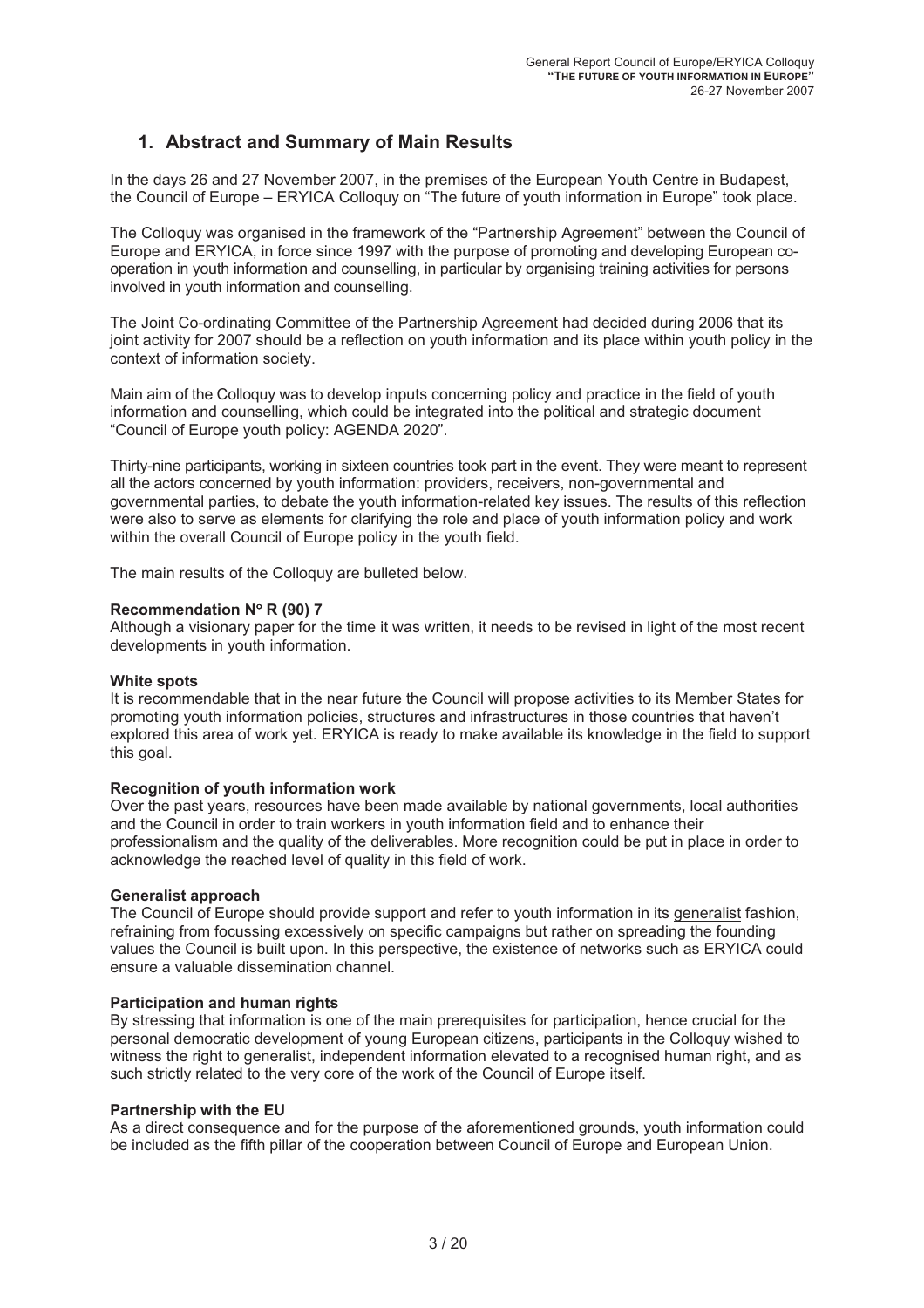### **European Knowledge Centre for Youth Policy (EKCYP).**

ERYICA participants in the Colloquy were available and keen on contributing to gathering data, analysis and knowledge in the broad meaning about young people under the wish to be included in the designing- and projecting phase of the Centre whilst being enabled to utilise the analyses undertaken by and through the Centre for further developing their services.

**Not a common European standard**<br>It appeared clearly that there is neither common model nor standard in the way youth information is perceived and structured in all countries.

**Critical selection**<br>Face to face youth information stays as an essential, crucial mean of work in the field of youth policies.

**A transversal tool** Youth information can be used as a pivot in the overarching policies concerning youth, since it involves all aspects of a youngster's life.

### **Information and Communication Technology**

More cooperation might be sought and pursued with higher education and research institutions, on the positive example of the very much appreciated work undergone by M. Selwyn in the preparation of his working paper for this Colloquy.

**Co-operation with the European Youth Forum** The European Youth forum should be looked at as a privileged partner in the youth information field.

# **2. Introduction**

The present report is meant to present not only the outcomes of the Colloquy itself, but also the process that brought it to life and the means of its development during the days in Budapest.

For this purpose, the reader can find a historical digression at first, introducing the existing partnership between ERYICA and the Council of Europe as well as providing an overview of the main activities undertaken in th

Secondly, an "Executive Report" displays in a succinct fashion the *raison d'être* of the Colloquy: its background; its (indeed ambitious) goals; the participants, presented according to their organisation of reference; the forecasted working methods besides the actual ones, laying special attention to the two working documents prepared by the experts; the approximate schedule; finally, the expectations and the evaluations from participants collected at the end of the meeting.

Thirdly, the content-wise outcomes are presented by grouping the available material according to the specific objectives set for the Colloquy by the Joint Co-ordinating Committee of the Council of Europe – ERYICA partnership beforehand. Each group has been given a title to facilitate the reading.

In appendix, a detailed list of participant is attached to the document.

The initial abstract provides a brief indication on the main points dealt with herethrough.

# **3. The Council of Europe/ERYICA partnership**

On the basis of Recommendation  $N^{\circ}$  R (90) 7 of the Committee of Ministers of the Council of Europe concerning information and counselling for young people in Europe and of the European Union<br>Council Resolution of 31 March 1995 on co-operation in the field of youth information and studies<br>concerning youth, on April 2<sup>nd</sup> concerning youth, on April 2<sup>nd</sup>, 1997 the European Youth Information and Counselling Agency (ERYICA) and the Council of Europe have come to a Partnership agreement.

The purpose of the partnership agreement is to promote and develop European co-operation in youth information and counselling, in particular by organising training activities for persons involved in youth information and counselling.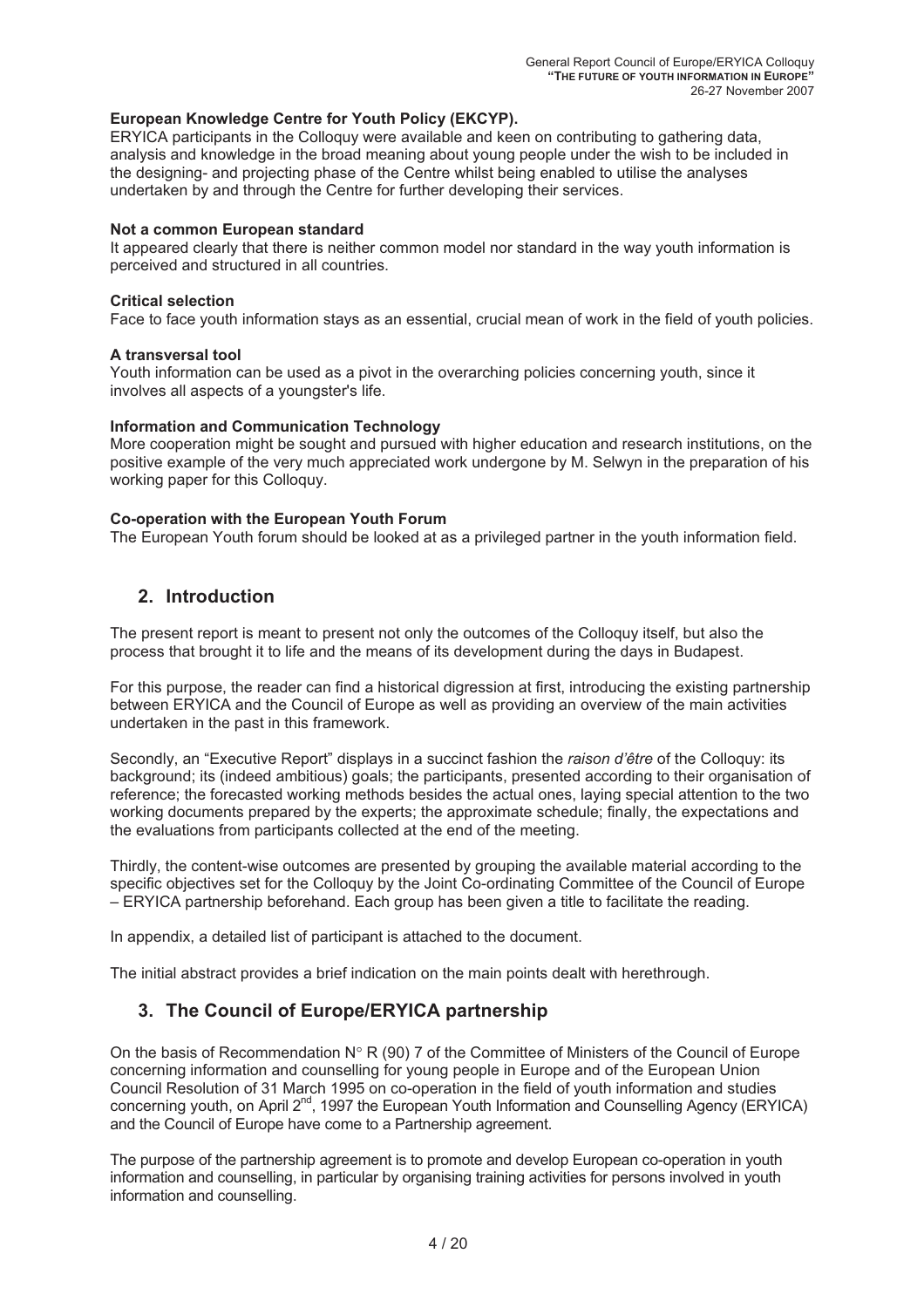Other wished goals of the Partnership agreement are

- To promote and develop European co-operation in the field of youth information and counselling;
- To promote the equality of access to information which young people require;
- To facilitate and organise training for the persons involved in youth information and counselling to ensure a high standard of service;
- To meet the demands in this field of all the member States of the Council of Europe and the Contracting Parties to the European Cultural Convention, particularly the countries of central and eastern Europe;

A Joint Co-ordinating Committee has been set in order to manage the partnership, especially by discussing and approving the annual activity plan, defining the relative budget and evaluating, year by vear and thoroughly, th

The main events and activities organised in the framework of the Partnership agreement have been, in the respective years:

- **<sup>1996</sup>** (pre-agreement) Training course "Different Approaches to Youth Information in Europe";
- 
- **1997**, Training course "Different Approaches to Youth Information in Europe";<br>**1998**, European Training Course on "Different Approaches to Youth Information in Europe":
- **1999**, European Training Course on "Minimum Standards, and Measures to Improve the Quality of Youth Information Services";
- 
- 2000, European Study Session for Youth Information Trainers;<br>
2001, Study Session on "Different Approaches to Youth Information in Europe";<br>
2002, Training Course for Youth Information Trainers;
- 
- **<sup>2002</sup>**, Training Course for Youth Information Trainers; **<sup>2003</sup>**, Study Session on "Practical Ways of Involving Young People in Youth Information Work";
- **<sup>2004</sup>**, Working-Group of Trainers: Preparation of Training Modules; **<sup>2005</sup>**, Seminar "Quality matters in information for young people";
- 
- **<sup>2006</sup>**, European seminar "Participation of young people in youth information work"; **<sup>2007</sup>**, Colloquy on "The future of youth information in Europe".
- 

The 2007 activity, which is object of the present report, consists also in a reflection moment on the partnership agreement itself, drawing its possible future perspectives of development and further fields, means and fashions of action.

# **4. The Colloquy – Executive Report**

### a. Preamble

At their 3rd summit in May 2005, the Heads of State and Government of the member states of the Council of Europe reaffirmed their commitment to the core values of the Organisation. They agreed to enhance the role of the Council of Europe as an effective mechanism of pan-European co-operation in all relevant fields, to strengthen and streamline the activities, structures and working methods still further, and to enhance transparency and efficiency, thus ensuring the Council of Europe plays its due role in a changi

The Council of Europe youth sector is of course also concerned by these developments and has started work on the preparation of a political and strategic document "Council of Europe youth policy: Agenda 2020" with a view to clarifying its mission and priorities, as well as to set out its political agenda for the next decade. The Joint Council on Youth Questions (the central statutory body of the youth sector) has set up a group to draft this document which will be submitted for adoption to the 8th Conference of Euro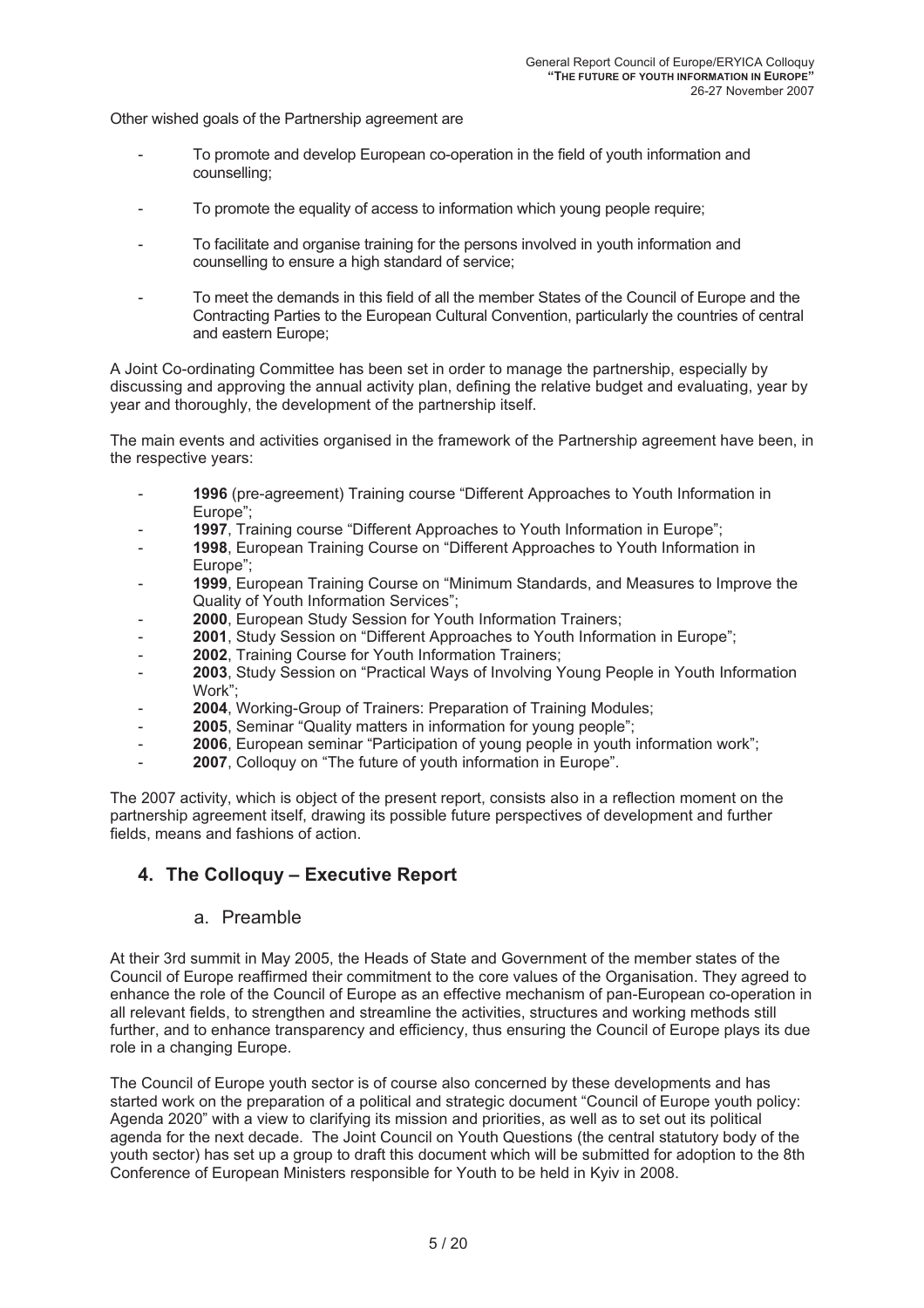Youth information and counselling are important aspects of youth policy. The Council of Europe<br>recognised this in 1990 when its Committee of Ministers adopted a recommendation on information<br>and counselling for young peopl comprehensive and reliable information ... and to counselling on all problems concerning them in all sectors ... so they may have complete freedom of choice". This commitment to providing information and counselling was fu Agreement with ERYICA to promote and develop European co-operation in the field of youth information and counselling.

The Joint Co-ordinating Committee of the Partnership Agreement between ERYICA and the Council of Europe has agreed that its joint activity for 2007 should be a reflection on youth information and its place within youth policy in the context of information society. As such, a colloquy on the Council of Europe strategy on youth information policy has been organised, bringing together all actors concerned by youth information: providers, receivers, non-governmental and governmental parties, to debate the youth information-related key issues. The results of this reflection will also serve as elements for clarifying the role and place of youth information policy and work within the overall Council of Europe policy

# b. Aims and Objectives

The overall aim of the colloquy was to develop inputs concerning policy and practice in the field of youth information and counselling, which could be integrated into the political and strategic document "Council of Europe youth policy: AGENDA 2020".

The specific objectives were

- 1.to review the developments of youth information in Europe and the future challenges it will face;
- 2.to examine the place and role of youth information work as part of youth policy at local, national and European levels;
- 3.to discuss the role and policy of the Council of Europe regarding youth information;
- 4.to discuss the ways and strategic tools for managing the Council of Europe's role in this area of work.

While objective 1. was dealt with mainly by the two working papers prepared by the designated experts, papers that all participants were requested to read carefully, and by the relevant discussion<br>upon them during the first day of work of the Colloquy, objectives 2., 3. and 4. were thoroughly<br>analysed in the workin

Objective 2. and 3. being partially overlapping in their respective scopes, it was not an easy task to dedicate two different work sessions to their development, hence the merging, *de facto*, of the workgroup 2. and 3. into a unique, elongated one.

Nonetheless, the possibility of gathering a strong group of participants, including experienced<br>professionals on youth information and in partner organisations and institutions, as well as the positive<br>synergy between a co have consented goals and aim to be achieved satisfyingly.

### c. Participants

Whereas ERYICA was in charge of selecting youth information workers and representatives of the Eurodesk and European Youth Card Association as well as one own representative and one member of its secretariat, the Directorate of Youth and Sport of the Council of Europe completed the list with<br>those appointed by the respective organisations and bodies as well as redistributed the participants<br>according to the was charged with a number of practical issues (accommodations, relations with the EYC Budapest).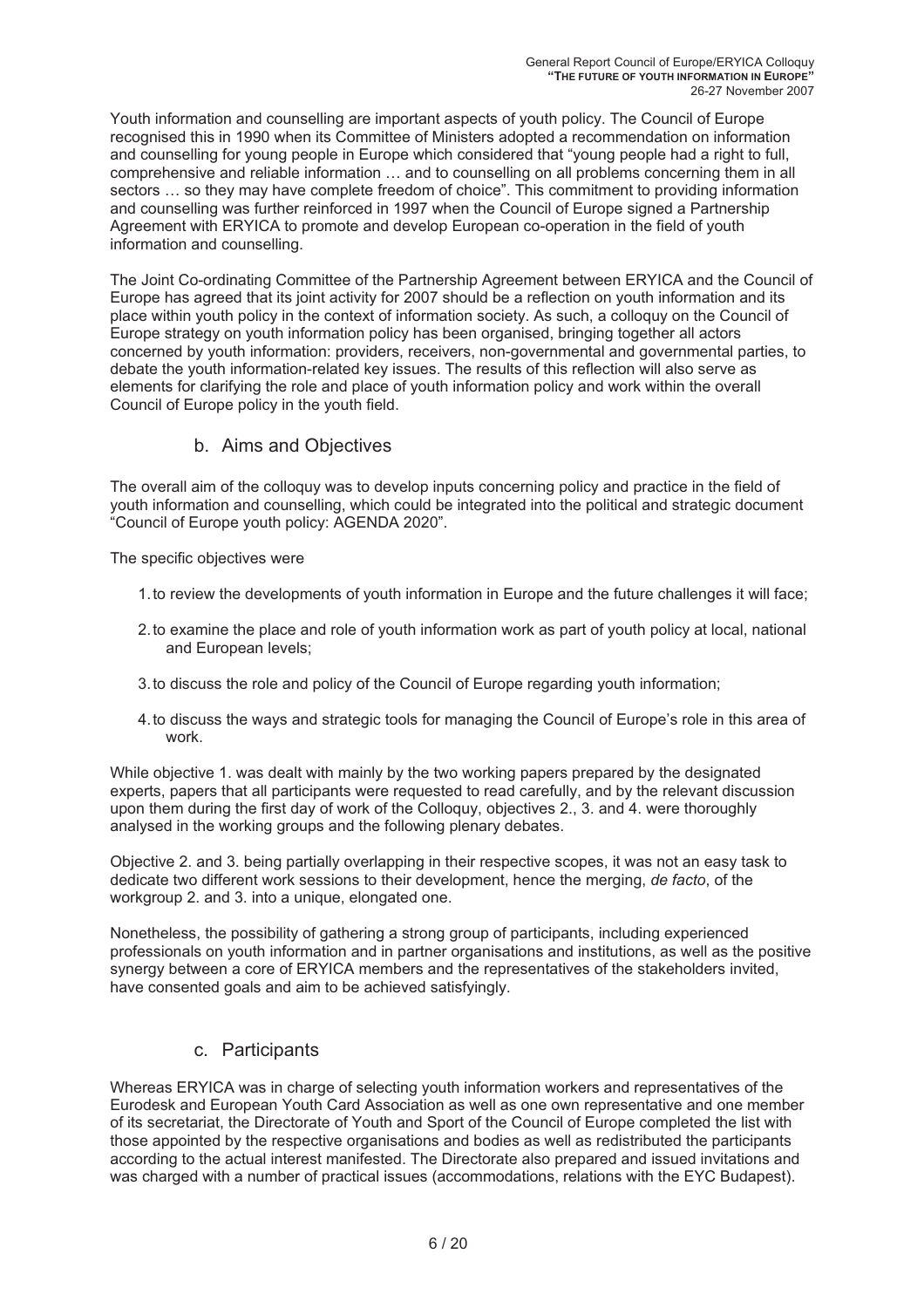On ERYICA side, great attention was laid upon respecting the broadest possible number of experiences, reaching youth information workers coming from "white spots" in this field of work, as well as with as different backgrounds as possible. As a result, youth information workers from non-EU countries such as Russian Federation, Montenegro and Bosnia – Herzegovina contributed significantly to the success of the event by adding their experiences to the discussion.

Similarly, representatives of Central Eastern European member organisations in ERYICA were encouraged to take part, which was the case eventually for youth information workers from Czech Republic and Slovenia.

Particular effort was also devoted to identify experienced as well as new-comer youth information workers.

The final list of participants was at last completed in the days preceding the beginning of the Colloquy, and consisted of the following persons, working in the indicated country and in representation of the highlighted in

- 19 youth information workers nominated by ERYICA;
	- Maite Benavides Castro, Spain;
	- Johan Bertels, Belgium;
	- Eliska Bucvanova, Czech Republic;
	- Julie Cakiova, Czech Republic;
	- Claire Conlon, France:
	- Jaana Fedotoff, Finland;
	- Rouzanna Ivanyan, Russian Federation;
	- Sanja Kavaz, Bosnia and Herzegovina;
	- Matjaž Medvešek, Slovenia;
	- Jelena Miljanic, Montenegro;
	- María José Monzó Almirall, Spain;
	- Jorge Orlando Queirós, Portugal;
	- Mika Pietila, Finland:
	- Reinhard Schwalbach, Germany;
	- Eduardo Urrestarazu Gordo, Spain;
	- Marjo Van den Meer, The Netherlands;
	- Gemma Villa, Spain;
	- Heike Voggenthaler, Germany;
	- Isgard Walla, Germany.
- 3 youth NGO representatives nominated by the Advisory Council on Youth (Council of Europe):
	- Jelena Brankovic, Serbia;
	- Stefanie Müller, Belgium;
	- Judith Verweijen, Belgium;
- 2 representatives of the European Youth Forum:
	- Angela Corbalan, Belgium;
	- Alix Masson, Belgium.
- 1 representative of the Liaison Committee of NGOs of the Council of Europe:
	- Lena Elise Morel, France.
- 1 representative of ERYICA:
	- Marc Boes, President.
- 2 representatives of EURODESK:
	- Bernard Charbonnel, France, President;
	- Bob Payne, Belgium, Director.
- 1 representative of the European Youth Card Association (EYCA):
	- Monika Pink, Austria.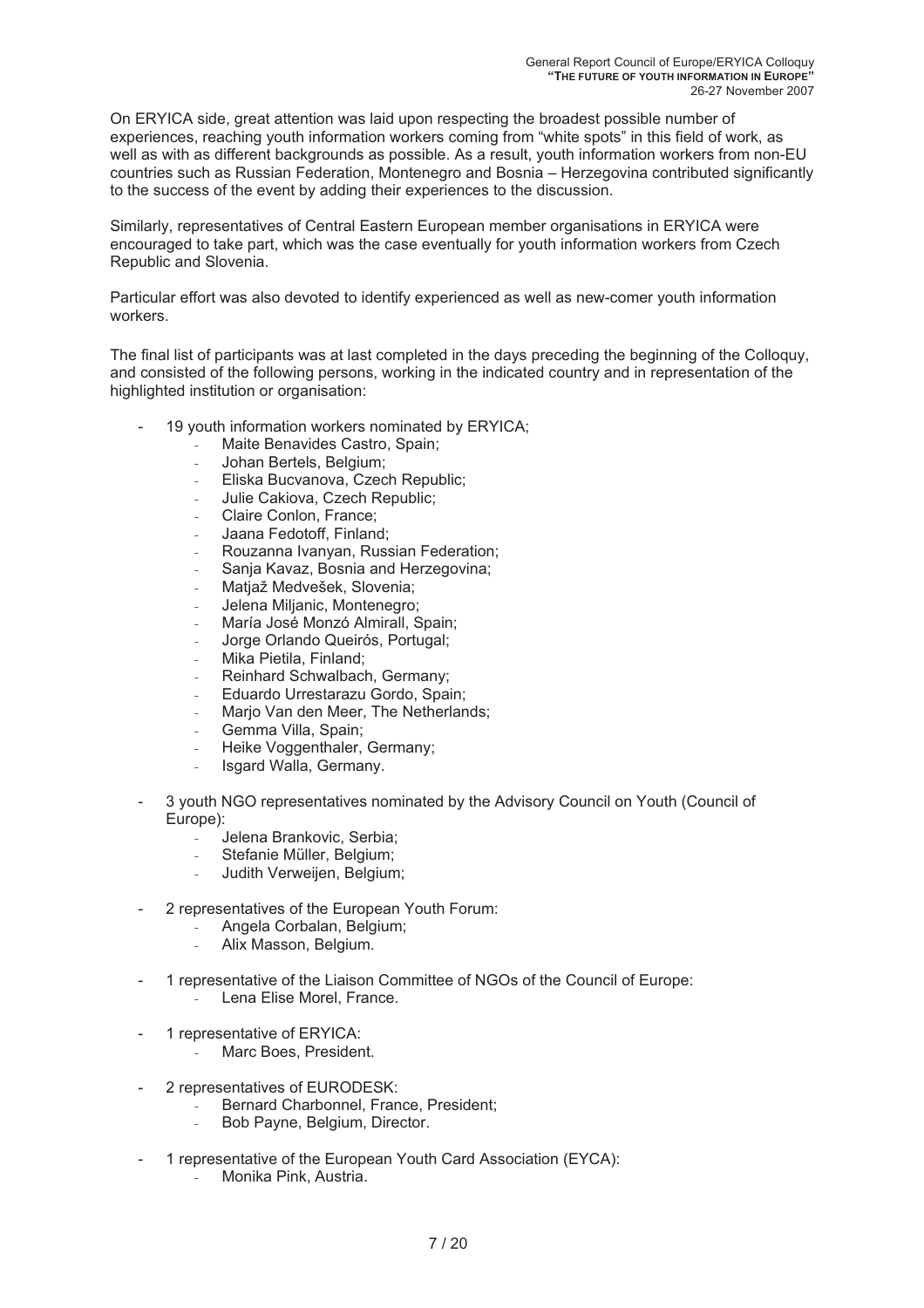- 4 members of the Joint Council on Youth:
	- Basak Saral, Turkey;
	- Kathrin Groth, Germany;
	- Alexis Ridde, France;
	- Bert Mellebeek, Belgium (appointed).

Out of the invited persons, have finally attended:

- Both authors of the working papers:
	- Alexandra Cangelosi, Austria;
	- Neil Selwyn (26/11), United Kingdom.
- 1 member of the Council of Europe Secretariat: - Michèle Bergdoll, France;
- 1 member of the EU-CoE Partnership Secretariat: Philipp Boetzelen (27/11), France.
- 1 member of the ERYICA Secretariat:
	- Joelle Verriest, Austria.
- Serving as Rapporteur General:
	- Davide Capecchi, Luxembourg.

The final number of participants in the Colloquy being 39, they were working in 16 different countries, all bound in the European Cultural Convention.

When it comes to gender equilibrium in the Colloquy's participants, 24 female and 15 male individuals took part in the activity. The unbalance is unsurprising as it reflects the actual gender distribution in European youth information workers.

It is worth to mention that a significant number of representatives from international youth nongovernmental organisations accepted the invitation to attend the Colloquy, which fact on the one hand<br>sheds due optimism on the possibility to involve young people in the drafting process of youth policies<br>at European leve

Particular attention has been paid to enabling representatives of the European Youth Forum to attend, which effort resulted in being successful given the final presence in Budapest of Angela Corbalan and Alix Masson, both employed by such organisation.

The outstanding and homogenous variety, richness, creativity, enthusiasm, interest in the topics discussed and professionalism of the group of partakers demonstrated to be the main asset and success factor for the Colloquy.

# d. Working Methods

The colloquy has been organised over two days and included a mix of presentations and debate carried out in groups and in plenary.

The foundations for this reflection were provided in two working documents containing basic information on the development of youth information work in Europe.

The working languages were English and French, with simultaneous interpretation.

Most of the content of the Colloquy was produced during the working groups. The nine moderators, selected from amongst the participants, were duly instructed on how to involve all participants in the discussion, on how to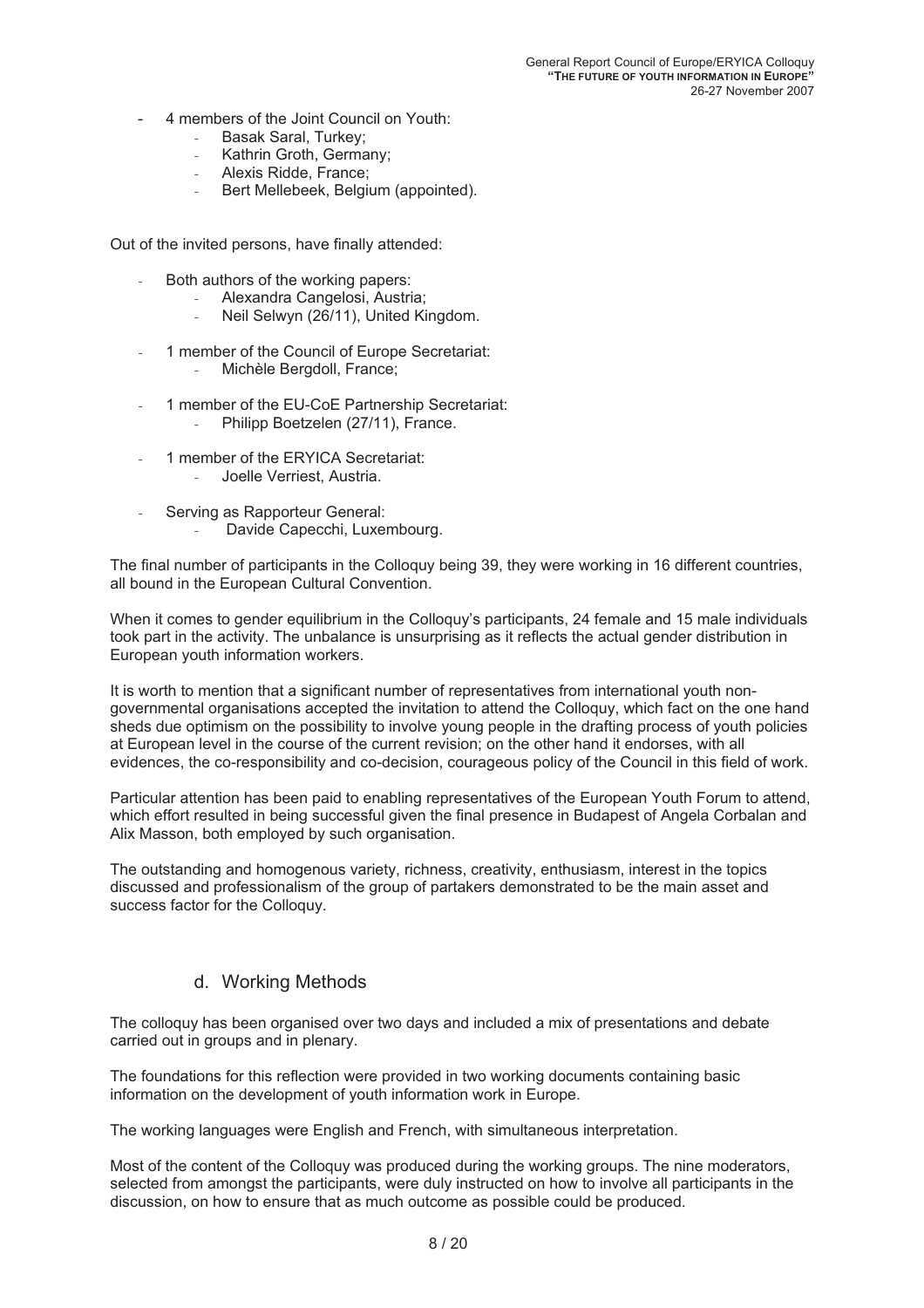A specific list of instructions has been provided to each of the moderators, including specific as well as generic questions to address, aims and objectives for each session.

## e. Working Documents

At the beginning of the Colloquy, all participants had received the two main working papers that would serve as a basis for the discussion upon the developments of youth information in Europe and the future challenges it w

Both documents had been made available to participants beforehand in English and French.

They included historical facts, described the environment in which youth information work had developed over the years and dealt with trends and the evolution of the work. 'Young People and their Information Needs in the Context of the Information Society' had been

prepared by Neil Selwyn, London Knowledge Lab, UK, whilst Alexandra Cangelosi, from jugendinfo.cc – Austrian Youth Information Centres, is the author of the paper "The Development of Youth Information in Europe".

Additionally, all invited participants had also received (in English only)

- the European Youth Information Charter (Bratislava, 19 November 2004);
- The Rainbow Paper on Participation in Youth Information (Vienna, 22 April 2006).

The two working papers had been written expressly for the Colloquy.

f. Programme and Schedule

### **Monday, 26 November 2007**

- 09.30 11.00 Opening Session:
	- Welcome by the Council of Europe Representative, Michèle Bergdoll;
	- Opening of the Colloquy by the Vice-Chair of the Joint Co-ordinating Committee of the Partnership Agreement between ERYICA and the Council of Europe, Alexis Ridde;
	- Welcome by and Presentation of Agenda 2020: Basak SARAL, who introduced the Strategy for the Council of Europe Directorate of Youth & Sport
	- Welcome by the Chair of the meeting, Marc Boes, President of ERYICA
	- Presentation of Colloquy's Working Methods by the General Rapporteur, Davide Capecchi
	- Presentation of the participants
- 11.20 13.00 Plenary presentations and discussion:
	- The Development of "Generalist" Youth Information in Europe, Ms. Alexandra CANGELOSI (ERYICA)
	- Young People and Their Information Needs in the Context of the Information Society, Mr. Neil SELWYN (United-Kingdom)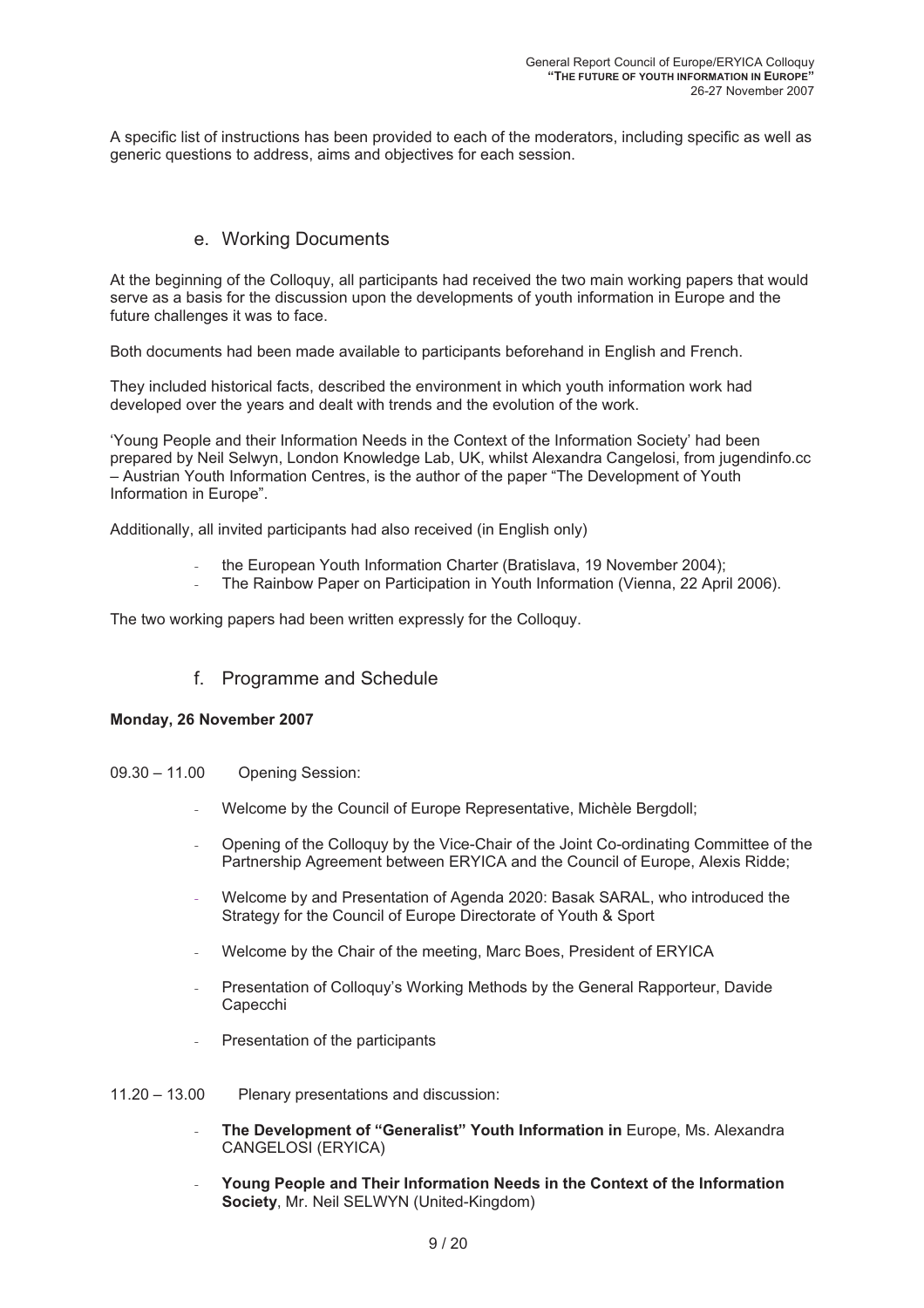14.30 – 16.00 Three simultaneous working-groups discuss:

# **The place and role of youth information work as a part of youth policy, at the local, national and European level**

- 16.20 17.45 Presentation of working-group conclusions and debate in plenary
- 17.45 18.00 Summary of the first day's discussions by the General Rapporteur, Davide Capecchi

### **Tuesday, 27 November 2007**

- 09.00 09.30 Presentation of the working tools of the Council of Europe, Rui Gomez
- 09.30 10.00 Three simultaneous working-groups discuss:

### **The role and policy of the Council of Europe regarding youth information**

- 11.20 13.00 Presentation of working-group conclusions and debate in plenary
- 14.30 15.00 Presentation of European Knowledge Centre for Youth Policy, Philipp BOETZELEN
- 15.00 16.00 Three simultaneous working-groups discuss:

# **The ways and strategic tools for managing the Council of Europe role in this area of work**

16.20 – 17.45 Presentation of working-group conclusions and debate in plenary

### 17.45 – 18.30 **Closing Session**:

- Summary of the Colloquy presented by the General Rapporteur, Davide Capecchi;
- Evaluation from Participants:
- Closing words by Alexis Ridde, Basak Saral, Michèle Bergdoll
- Closing words by the Chair of the Colloguy, Marc Boes.

### g. Evaluations from Participants

At the very beginning of the meeting, participants were invited by Marc Boes to write their expectations on the Colloquy on the name tag staying in front of them during the plenary sessions.

At the end of the Colloquy, in turn, they were requested to evaluate the Colloquy on the basis of the previously stated expectations.

### **Expectations**

The great majority of participants had come at the Colloquy with the clear intention to produce concrete proposals that could eventually become opportunities for policy enhancements at a European as well as on national level.

Many of them also declared not to have a clear idea on what to expect in concrete, but in general expressed the hope to be enabled to give their contribution, be it personal or in representation of their organisation of re

### **Evaluations**

Most of participants expressed their appreciation for the outcomes of the event, by terms of matching of their expectations and in general for the results – provided that they were looking forward to receiving the final report in order to overview at once the product of their work that was not clear at that stage.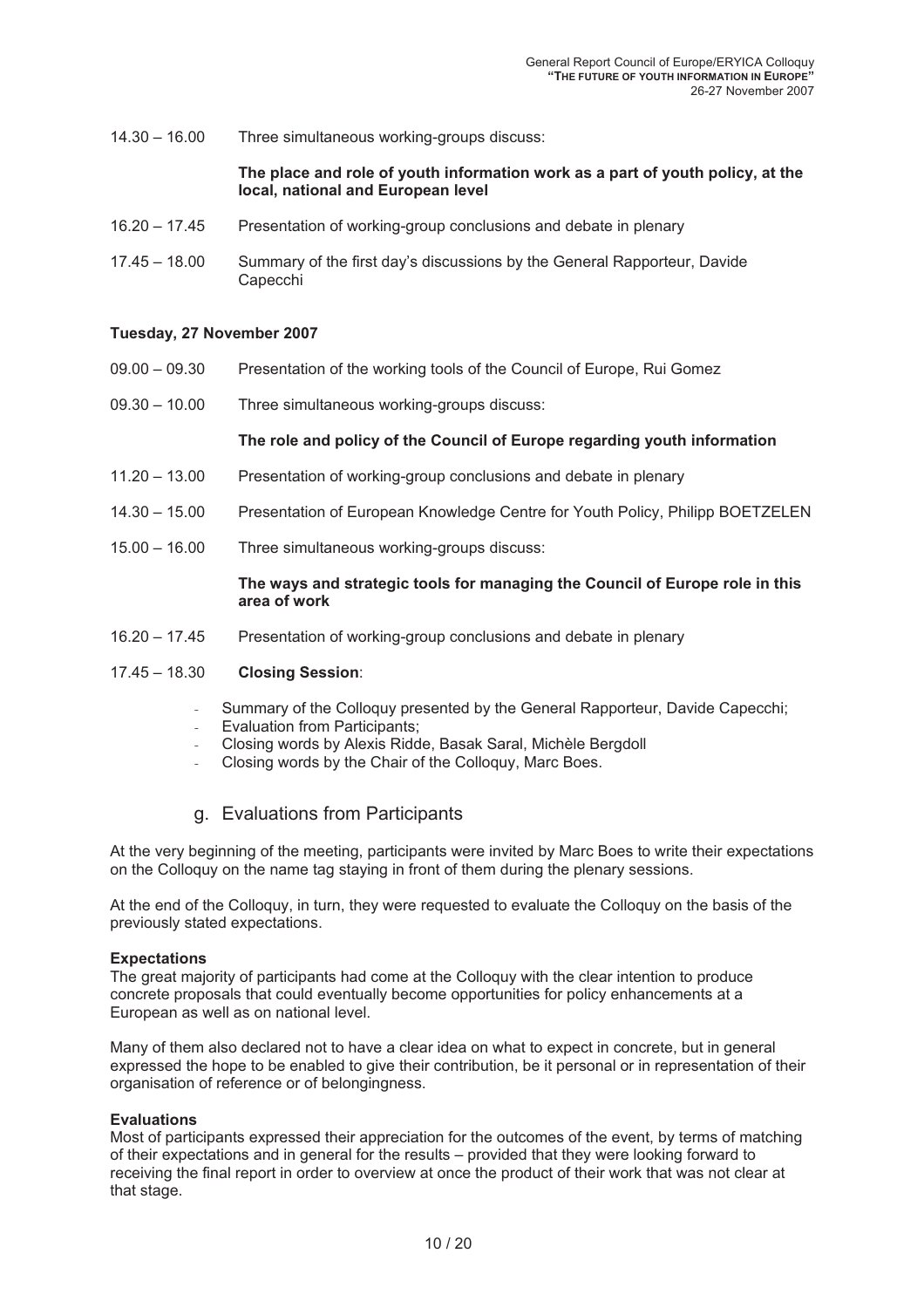A shared wish was manifested to have on the one hand the possibility to organise regularly events of this kind, and on the other hand that the proposals put forward could become policy in the future.

# **5. The Colloquy – Outcome and Recommendations**

# *1. To review the developments of youth information in Europe and the future challenges it will face.*

Upon and besides the content of the working papers, that is not repeated hereafter, some more elements emerged during the Colloquy with respect to the first objective.

Not a common European standard<br>First and foremost, it appeared clearly that there is not a common model or standard in the way youth<br>information is perceived in all countries. There are countries where youth information is priority by national governments who make appropriate investments on that regard, by creating, supporting and fostering national networks and co-ordinating bodies. In other cases, the government acknowledges and understands the importance of youth information yet fails in the due financial investment. On the other h face difficulties in liaising with the respective national governments and, therefore, do not have the means to effectively networking at national level, hence to complying with their mission.

**Critical selection**<br>Granted that a significant (although not complete) number of young people is gaining access to information, nowadays, via internet, there is still a need for a steering role for face-to-face youth information workers, namely in showing to young people how to be critical with information that they receive as well as in helping and supporting youngsters to explore, to get acquainted and to learn to use different online and "offline" tools as source of information.

### **Information is the basis for participation**

Professionally-led, youth information of quality may lie at the very core of one's maturation process. If properly elaborated, information as an input may contribute to creating an active, mature, critical citizen. In a scheme:

Input - Information -> Young Person -> Output – Active, Mature Citizen

In this respect, youth information can be an excellent tool for reaching out and involving in the society as active citizens young people from different backgrounds and social yet geographical provenience. Even farther, one may say that youth information represents a way to stimulating participation in youngsters, which in turn leads to a – say – peculiarly democratic (since independent from formal education) way to knowledge.

A transversal tool<br>In the general scope of youth policy, the role of youth information in the present and in the future is yet<br>to be fulfilled, in that it can be used as a pivot in the overarching policies concerning youth

Furthermore, as a consequence of its transversal nature, youth information can be exploited as a channel for communication (input and feedback) amongst different local, regional, national structures concerned with youth policy, and as a *trendwatch* for monitoring the evolution of the young part of the society.

### **Information and Communication Technology**

Two main questions are at stake when it comes to the use and reality of ICT applied to youth information:

- How can we, as information providers, use ICT in a better way?
- What are the threats of the use of ICT in youth information?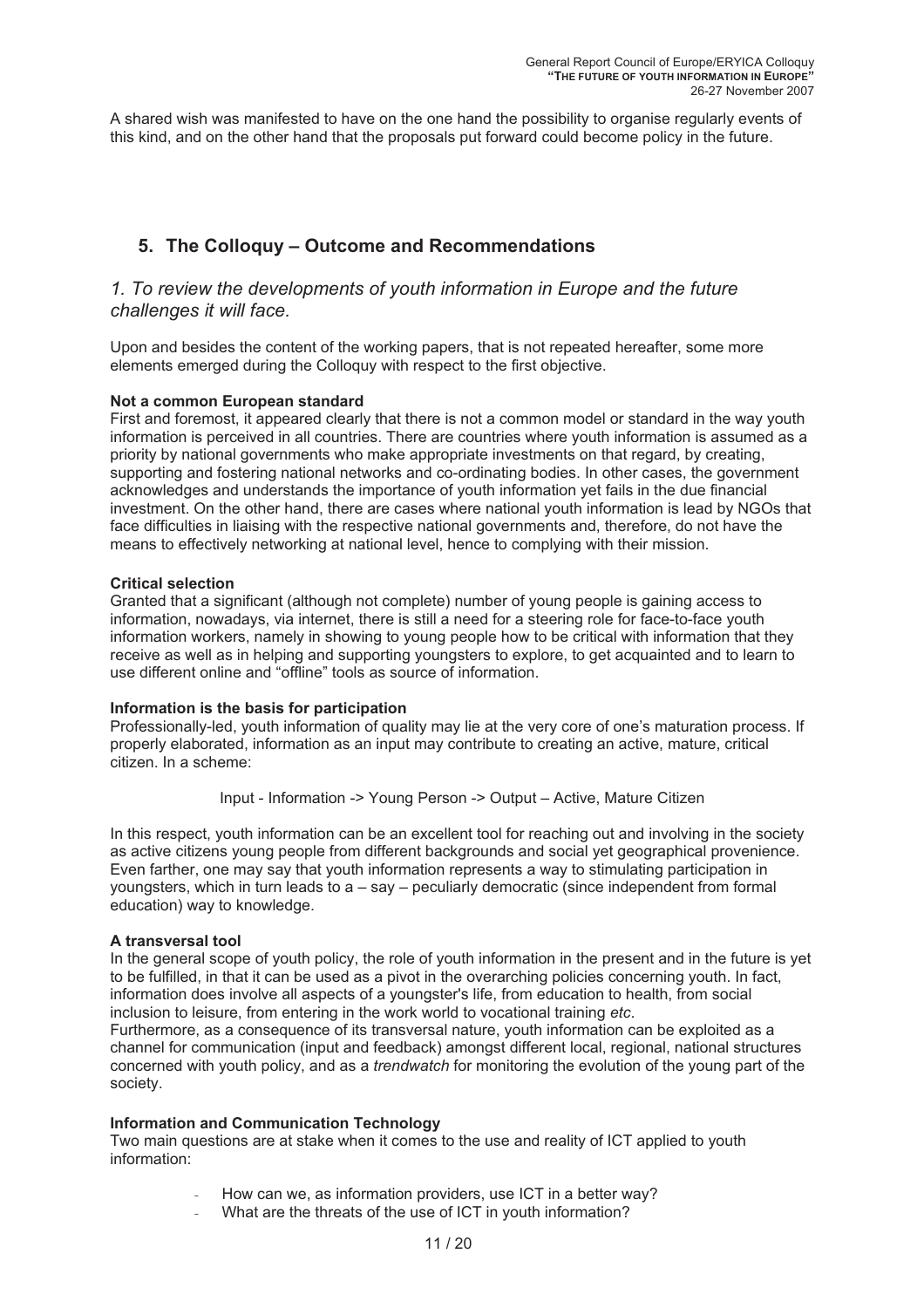For answering these questions, more cooperation might be sought and pursued with higher education and research institutions, on the positive example of the very much appreciated work undergone by M.<br>Selwyn in the preparati

**Co-operation with the European Youth Forum**<br>The future of youth information passes also through a more coordinated, focussed and structured<br>cooperation between existing actors in the field of youth policy, the most repres field. The cooperation should lead to more and deeper discussions regarding youth information as well as to joint activities such as study sessions and trainings.

# *2. To examine the place and role of youth information work as part of youth policy at local, national and European levels.*

The approach to youth information should be, at all times, assumed as multi-level, due to the synergies that this kind of approach can result on. Nowadays there is no point on thinking about youth information at local level, without bearing in mind its European dimension, and the other way round. This fact raises the need for organisations with the ability to act nationally, either on their own or as part of a national network with good communication links between them.

**Communication in the difference of roles**<br>Though each level of youth information work, be it local, regional, national or European is different by<br>terms of groups targeted, scope of action, resources available, core compe should keep its own specificities as an asset, we have the responsibility to ensure communication amongst all levels, and consequently to envisage tools for enabling such a "vertical" channel to function in the best possib

**Bottom – Up**<br>One example of a best practise in this field is the online magazine "Café Babel", managed by an international NGO that receives funds, amongst the others, by the European Commission. In their structure, online *blogs*, or systems meant to gather information on a local level, subsume their content into the main Europe better than from local level to European level, participants highlighted two other best practices: national youth information seminars for youth information workers and Eurodesk local relays seminars.

**Youth participation in online tools at national level: the German case** When it comes to sharing of successful tools on inter-national level, a notable example was brought to the participants' attention: IJAB (German national member organisation in ERYICA) was conducing a research on how young people were using their online portal. Reportedly, they had also created a steering group composed exclusively by young people for the evaluation and a better use of this online portal. Such an example can shed light on how a successful and strategically remarkable activity can create a precedent and lead to a trust relationship with national authorities.

**Networking: an evergreen keyword**<br>In youth information field the best envisaged way to create and foster cooperation on a European level<br>was yet considered networking. By that, it was meant the creation of personal contac ERYICA. In this framework, trainings as well as documentation on best practises were welcomed by participants, bearing in mind the admonition that often and unfortunately a European dimension in youth information still existed because of the personal devotion and enlightenment of individuals and organisations independent from public institutions.

Finally, the identification and adoption of effective communication tools between network members was encouraged.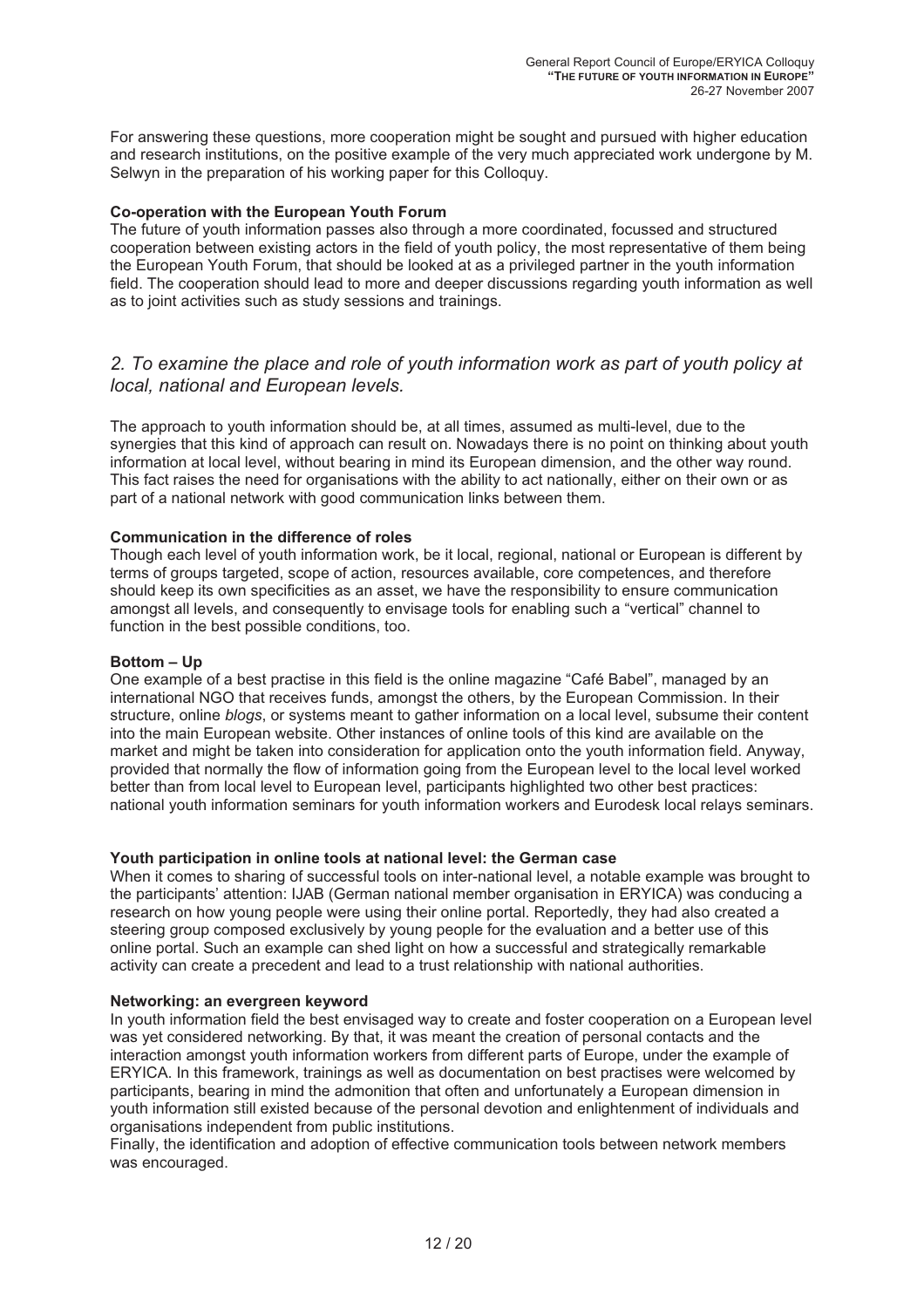### **Advantages of an integrated multi-level approach of youth information**

Face-to-face, professional-led youth information ought to stay at the centre of the attention, and shall not be replaced at once. At the same time, many positive elements of a vertical (local, regional, national and European) coordinated action in youth information were pointed out. Such an approach would ensure

- more coherence and efficiency;
- local experience and expertise to be taken into account for designing and implementing national policies;
- a more effective and focussed information flow.

**European policy does matter...**<br>European-wide youth policy papers such as the Council of Europe Recommendation Nr. 90, the<br>European Commission-drawn White Paper and the Common Objectives had a very positive and<br>enticing i coordinating body; in Spain: youth information workers' seminar on good practises in youth information, participation of young people to youth information work at local level and research undertaken throughout the national network). Thus, the Council was encouraged to envisage further preparation and diffusion of European-wide documents of such a kind.

... yet local youth information centres too.<br>Local youth information centres still play a key role in collecting information on young people's<br>changing needs and interests. It was considered important, therefore, to make s information would be disseminated to the regional, national and European level. The youth information networks could be considered as a permanent tool available to decision makers to keep contact with the reality in the so

### **Debates at a local level**

A further tool for fostering an effective communication in between the different levels has been thought to be promoting local debates upon youth information.

# *3. To discuss the role and policy of the Council of Europe regarding youth information;*

As already mentioned above, the scope of the third specific objective of the Colloquy was considered as overlapping with the fourth one. Most of the content produced in these two areas of analysis has been allocated to the latter.

**Recognition of youth information work**<br>Participants agreed that youth information work should be more recognised by youngsters and<br>governments, and that the Council of Europe could play a significant role in such a proces matter of priority in their political agendas.

**More than Europe**<br>Youth information has developed, in the last twenty years, as a policy area of excellence in Europe (even though plenty of work is yet to be done to close gaps and white spots). It is one of the challenges for the immediate future to be ready to export and share all the successes in this field of work with other world actors, be them institutional, governments or non-governmental organisations.<br>Much is there to be learnt by and together with extra-European current and perspective professionals<br>in this field of work

### **Youth information – a generalist approach**

If, e.g., for the European Commission youth information is about informing youngsters of the existing opportunities for them as European citizens, participants suggested that the main concern of the Council of Europe shoul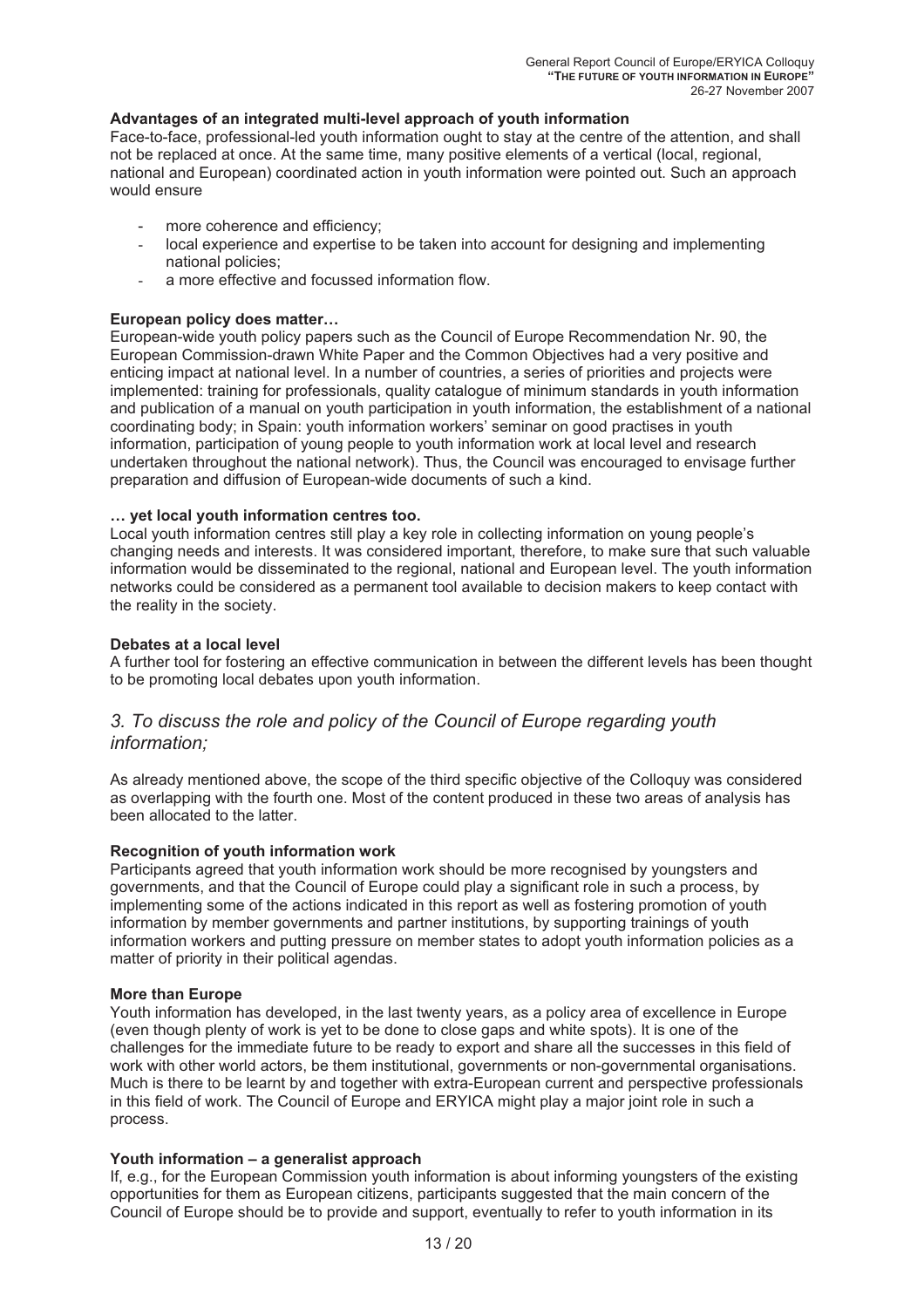generalist fashion, refraining from focussing excessively on specific campaigns but rather on spreading the founding values the Council was built upon. In this perspective, the existence of networks such as ERYICA could ensure a valuable dissemination channel.

### **Participation and human rights**

By stressing that information is one of the main prerequisites for participation, hence crucial for the personal democratic development of young European citizens, participants in the Colloquy wished to witness the right to generalist, independent information elevated to a recognised human right, and as such strictly related to the very core of the work of the Council of Europe itself.

Bearing this in mind, they recommended that youth information structures should be enabled to continue to develop their role in involving young people directly, the Council of Europe fostering this process by supporting, e.g., the development and implementation of training courses and study sessions specifically on the issue. A budget line for supporting specifically participation activities could be open consequently.

Participation of young people shouldn't be narrow down to their participation in the delivery of the information but also in the design of the policy addressing them.

Partnership with the EU<br>As a direct consequence and for the purports of the aforementioned grounds, youth information could<br>be included as the fifth pillar of the cooperation between Council of Europe and European Union.

# *4. To discuss the ways and strategic tools for managing the Council of Europe's role in this area of work.*

**Cooperation with Higher Education and research Institutions**<br>In the last years much research has been undergone on issues related to youth information, peculiarly<br>focussing on novelties in the field after the spreading of as "Web 2.0" applications.

It was indicated that a more structured and continued cooperation in this field could be strategically pursues, by supporting the production of studies and publications, by regularly inviting academics and professionals to reflection events on the example of M. Selwyn's participation in the Colloquy, by involving researchers not solely in training events yet in designing training and educational curricula and overarching strategies – at Council of Europe level and in ERYICA. E-learning and IT topics should stay at the very top of the agenda for analysis.

**Revision of Recommendation N°** R (90) 7<br>Although a visionary paper for the time it was written, it needs to be revised in light of the most recent developments in youth information. Thus it was suggested to have, within the framework of the preparation of Agenda 2020, a decision for a revision of Recommendation  $N^{\circ}$  R (90) 7 in view of its eventual re-approval.

In order to reach this result, a reflection group was suggested to be created, perhaps consisting in the Joint Co-ordinating Committee of the Council of Europe – ERYICA partnership itself, duly integrated by ad hoc additio mandate would be the drafting of the text for a renewed recommendation, based on the text of he cited "R (90) 7".

A mention to the "European Youth Information Charter", adopted in Bratislava (Slovak Republic) on 19 November 2004 by the 15th General Assembly of the ERYICA, was auspicated to be included there, seen that this document has become an absolute point of reference in youth information policies throughout Europe.

Furthermore, a link to the "Rainbow Paper" on youth participation in youth information was recommended.

White spots<br>Provided that one of the main strengths of the Council of Europe is the fact that its scope of action reaches far beyond the borders of the European Union, it is recommendable that in the near future the<br>Council will propose activities to its Member States for promoting youth information policy, structures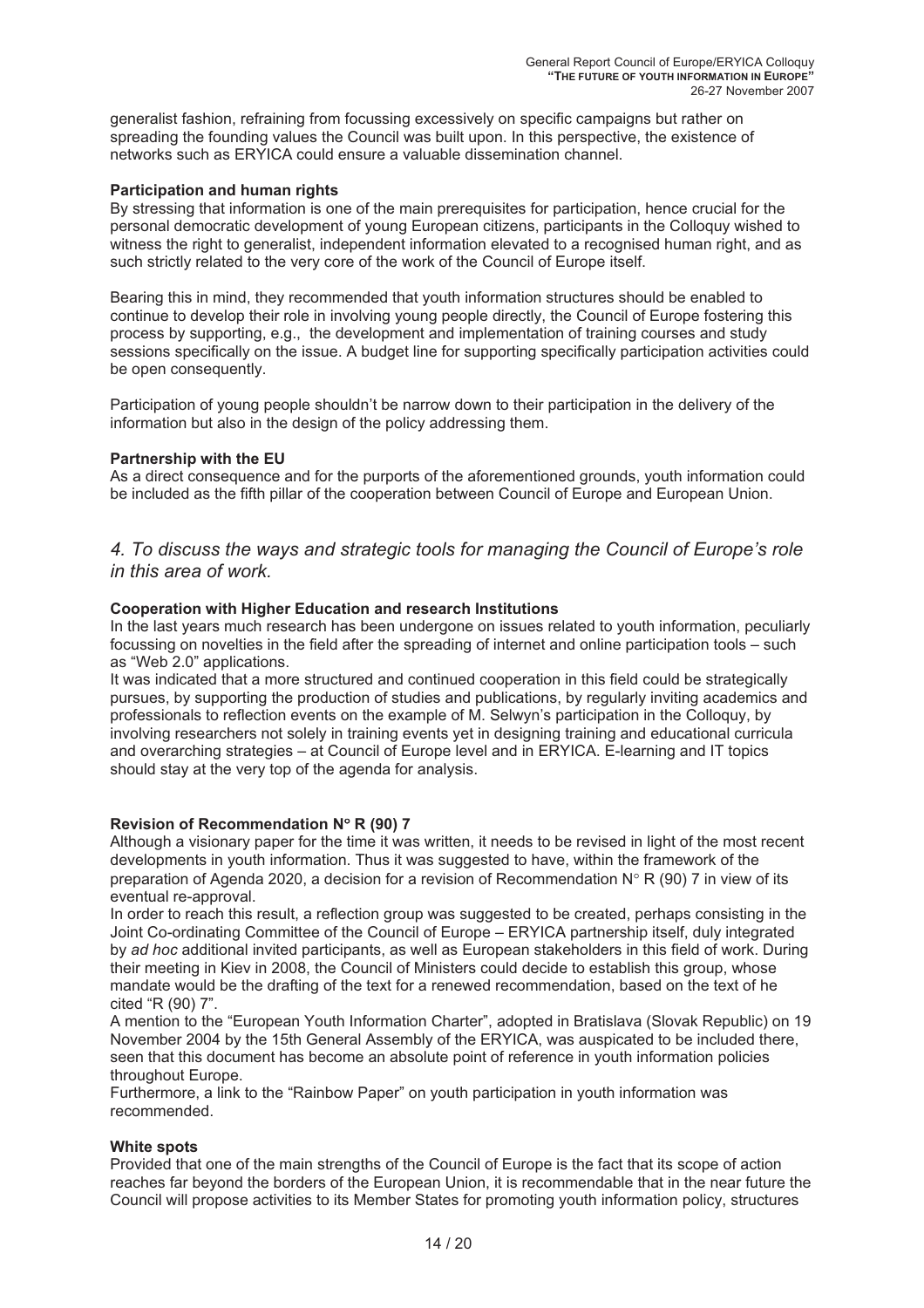and infrastructures in those countries that haven't explored this area of work yet, that participants in the Colloquy deemed crucial for the strengthening of democratic citizenship. Tools envisaged for reaching such a goal

- inviting experts from the ERYICA network in advisory missions in the youth field;
- supporting the possibility for NGOs operating in the youth field to have study visits by ERYICA partners:
- issuing *ad-hoc* documents that could provide political endorsement and legitimacy to starting networks in the field of youth information in the "white spot" countries;
- producing of a Tool-Kit on youth information existing and perspective workers in this field;
- recommending, e.g. in Agenda 2020, that member states develop youth information-structures and policies under the instance of best practises in the field and in literature;
- developing further and running the existing training activities for…maybe aiming specifically to workers at their first steps in youth information.
- develop cooperation with CLRAE (congress for local and regional authorities in Europe).

**Survey on national youth information**<br>Always in terms of future actions, a survey could be conducted in order to characterise and to identify the specific situation in each country and therefore to promote the resulting, needed intervention and co-operation, that could be limited, for example, to pressure the respective national governments. This survey could be

**Young people satisfaction**<br>Moreover, it was considered as crucial to conduct regular evaluation activities of the degree of satisfaction of young people regarding the youth information services and campaigns that are provided<br>in the different countries. These evaluations could take the form of online and hard-paper surveys, as<br>well as interview national or European seminars for young people who participate to youth information work (European Parliament of Youth Information). This would help get direct feedback from young people to decision makers.

### **Need for supporting documents**

The Council could become proactive in encouraging the preparation and diffusion of political papers in their broad extent, which participants deemed yet as necessary to support and provide legitimacy to their day-to-day work on a national, regional and local level towards their political interlocutors as well as before decision makers.

Besides, although documents are available, at European level, on youth-information issues (e.g. White paper, Common objectives *etc.*) the Council could ask member states to update regularly their reports – whilst for their dissemination ERYICA and other European networks could be used.

### **Enforced and enhanced partnership**

In order to strengthen the Council of Europe – ERYICA cooperation, some tools were envisaged. First of all, it was recommended to re-establish the habit (however foreseen in the internal regulations of<br>the Joint Co-operation Committee) to have two meetings a year of the Committee itself. Secondly,<br>representatives from ER ERYICA could participate, as an observer, in the common spaces that have been created between the European Union and the Council, not only by offering co-operation in all fields involving youth information, such as the EKC suggesting areas of research and investigation.

More Colloquies could be foreseen for the future, e.g. every second year, to monitor and steer regularly the evolution of youth information policies in Europe.

Finally, it was suggested to creating a newsletter, or a system of mutual information exchange between the Directorate of Youth and Sport and ERYICA to keep the other side more regularly informed about what's going on in European Youth Policy or Youth Information Work.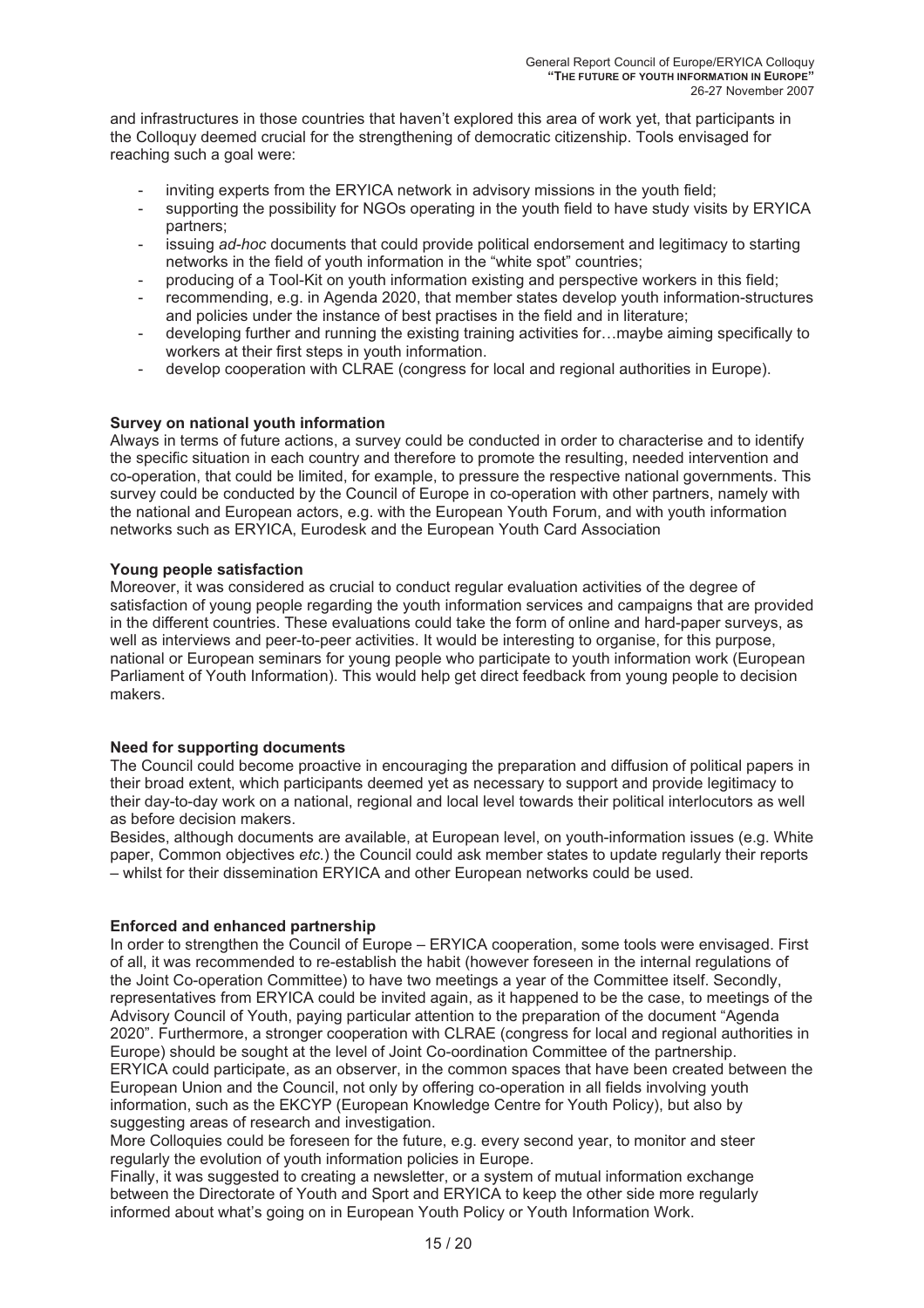### **Training, training and training again**

In addition to the aforementioned envisaged activities, some more ideas for modules that could be strategically supported by the Council and by ERYICA were imagined:

- basic quality system training:
- online training for starters and advanced youth information workers;
- invite youth organisations, possibly through the European Youth Forum, to youth information trainings offered by ERYICA or organised at national level.
- training for multipliers of the "Participation Charter"

In this regard, the framework of the partnership agreement could be exploited further.

**Portfolio on "Youth Information Work"**<br>The existing documents, such as those on indicators for Youth information policies, principles and<br>guidelines, strategic approach to youth information could be updated and promoted, all languages of the Council of Europe Member States interested in supporting youth information establishment or strengthening. Additionally, a regular review should be considered each – say – two or three years.

### **Youth information in the virtual world**

In some experimental realities, a virtual, online European Youth (information) Centre could be created, providing, on the basis of successful experiences from some ERYICA partners, dedicated professional online support and information to youngsters as well as opportunities of peer-to-peer activities. Participants suggested as well the creation of a mixed reflection group in the framework of the conference planned to take place in Berlin, during February 2008, promoted by IJAB (German member organisation in ERYICA).

### **European Knowledge Centre for Youth Policy (EKCYP).**

ERYICA participants in the Colloquy were available and keen on contributing to gathering data, analysis and knowledge in the broad meaning about young people, levying on their day-to-day contact<br>with these latter and provided it was in ERYICA members' organisation *raison d'être* not only to supply<br>information to yo on possible further means of cooperation with EKCYP under the wish to be included in the designand projecting phase of the Centre whilst being enabled to utilise the analyses undertaken by and through the Centre for further developing their services.

# **6. Conclusion**

Although very ambitiously conceived, the Council of Europe – ERYICA Colloquy on "The future of<br>youth information in Europe" has reached its aim that was to elaborate, on the basis of the<br>contributions of the main actors in material that could serve as an input for the document "Agenda 2020".

Particularly worthy to be mentioned, the results of the Colloquy do not represent only the views and perspectives for the future of a limited though highly representative group of professionals, yet rather a shared whole of hopes and suggestions from a broad group of social actors in this field of work, and<br>through this it acquires more importance and weight. Consequently and unsurprisingly, once the<br>meeting is over expectatio

It is a given that the participants in the Colloquy, be them representatives of ERYICA, its member organisations, its or the Council of Europe's stakeholders yet employees, have contributed (and with all evidences are available to do so in the future) at the best of their possibilities and capabilities to the success of the event, in the wish, in turn, to contribute effectively to the enhancement of the policies concer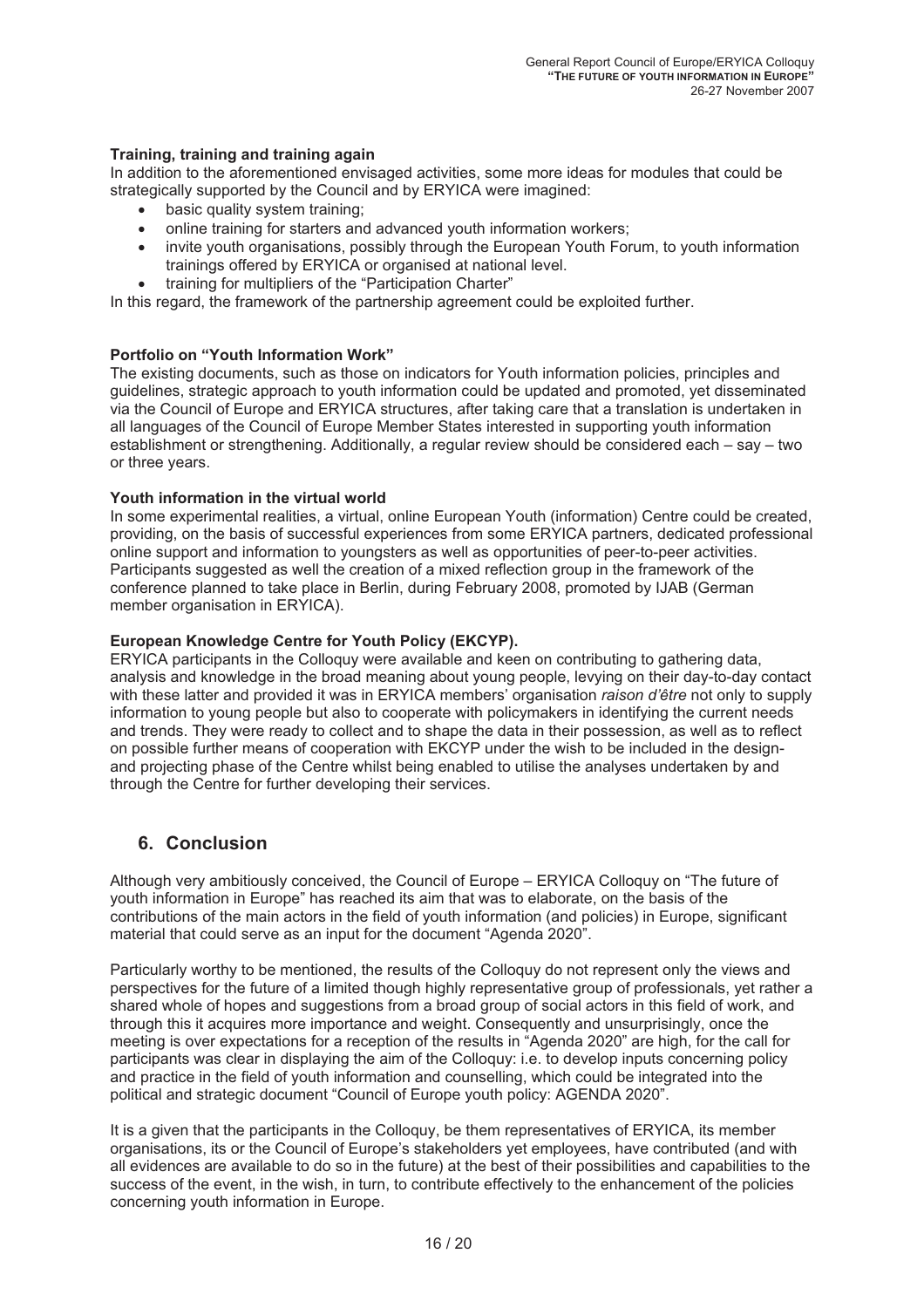# **7. Appendix 1 – Final List of Participants**

Maite BENAVIDES CASTRO INJUVE - Instituto de la Juventud Marques de Riscal, 16 28010 Madrid SPAIN benavides@mtas.es

Johan BERTELS In Petto - Jeugddienst Informatie en Preventie Graanmolenstraat 1 B 8400 Oostende BELGIUM bertels.j@gmail.com

Marc BOES Vereniging van JIP's Mathenesserlaan 173 3014 HA Rotterdam Postbus 25043 3001 HA Rotterdam NETHERLANDS president@ERYICA.org

Jelena BRANKOVIC ESN (Liaison Officer to European Youth Forum) Bulevar Kralja Aleksandra 30/14 11000 Belgrade **SERBIA** Mobile: +381.(0)64.145.83.03 brankovicjelena@gmail.com

Eliska BUCVANOVA NIDM - Narodni Institut deti a mládeze Youth Information Centre National Institute of Children and Youth Ministry of Education, Youth and Sports J. Plachty 26 Praha 5 150 00 CZECH REPUBLIC bucvanova@adam.cz

Julie CAKIOVA NIDM - Narodni Institut deti a mládeze Youth Information Centre National Institute of Children and Youth Ministry of Education, Youth and Sports Hviezdoslavova 507 Praha 4 149 00<br>CZECH REPUBLIC cakiova@adam.cz

Alexandra CANGELOSI jugendinfo.cc - Österreichische Jugendinfos Lilienbrunngasse 18 / 2 /41 A -1020 Wien AUSTRIA alexandra.cangelosi@jugendinfo.cc

Davide CAPECCHI **ERYICA** Place de la Gare, 26 L-1616 Luxembourg LUXEMBOURG director@ERYICA.org

Bernard CHARBONNEL CIDJ - Centre d'information et de documentation jeunesse 101 quai Branly 75015 Paris FRANCE BernardCHARBONNEL@cidj.com

Claire CONLON CIDJ - Centre d'information et de documentation jeunesse 101 quai Branly 75015 Paris FRANCE claireconlon@cidj.com

Angela CORBALAN European Youth Forum Rue Joseph II, 120 1000 Brussels BELGIUM Tel. +32 2 286 94 17<br>angela.corbalan@youthforum.org

Jaana FEDOTOFF ALLIANSSI - Suomen Nuorisoyhteistyö Allianssi Centre of Youth Affairs National coordination and development centre of youth information and counselling services Post Box 16 FIN-90015 Oulun Kaupunki FINLAND Jaana.Fedotoff@ouka.fi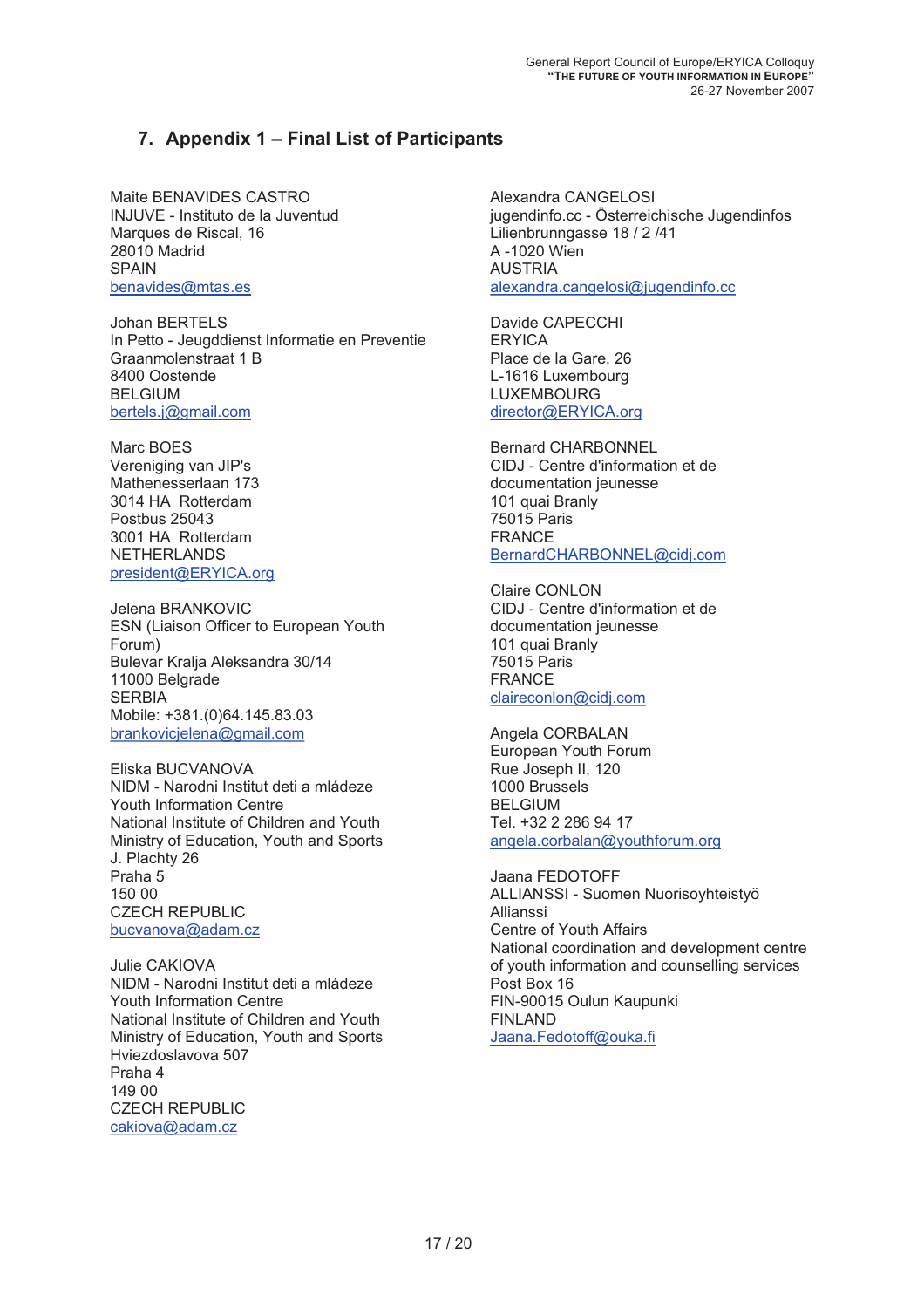Kathrin GROTH DNK - Deutsches Nationalkomitee für Internationale Jugendarbeit Wolgasterstr 9 D - 13355 Berlin GERMANY Tel: Mobile: + 49.177.7373621 Tel org: +49.30.400404-30 Fax org: +49.30.400404-22 kathringroth@gmx.de

Rouzanna IVANYAN 196 084 Saint-Petersburg Moskovsky pr 106. 34 RUSSIAN FEDERATION rivanian@yahoo.com

Sanja KAVAZ Odnosi sa javnoscu/PR Officer Omladinska informativna agencija BiH (OIA) Youth Information Agency Bosnia-Herzegovina Branilaca grada 19 B 71000 Sarajevo BOSNIA AND HERZEGOVINA Tel/Fax: +387 33 209753 Mob: +387 65 922722 pr@oiabih.info

www.oiabih.info

Alix MASSON European Youth Forum Rue Joseph II, 120 1000 Brussels BELGIUM Tel: +32 2 286 94 22. +32 2 230 64 90 Fax: +32 2 230 21 23 alix.masson@youthforum.org www.youthforum.org

Matiaž MEDVESEK MISSS - Mladinsko Informativno Svetovalno Sredisce Slovenije Podlimbarskega 36 SI 1000 Ljubljana **SLOVENIA** misss@guest.arnes.si

Bert MELLEBEEK VIP (Flemish Youth Information Point) Ferdinand Berckmansstraat 16 2140 Borgerhout BELGIUM Tel: 00 32 3 272 29 00 mobile: 00 474 48 55 22 bert@mellebeek.be

Jelena MILJANIC Forum Mladi Neformalna Edukacija ul. Bratstva i jedinstva br. 4 81000 Podgorica MONTENEGRO – CRNA GORA Mob. tel: +381 69 319 889 Tel/fax: +381 81 602 710 jelena.miljanic@forum-mne.com www.forum-mne.com

María José MONZÓ ALMIRALL INJUVE - Instituto de la Juventud Via Alemanya nº13-bajos 07003 PALMA **SPAIN** tel: 971 78 44 79 ajo@bitel.es

Lena Elise MOREL Liaison Committee of the Conference of INGOs 8, rue Kageneck 67000 Strasbourg FRANCE Tel: +33 06 73 62 12 04 lenaelise.morel@yahoo.fr

Stefanie MÜLLER EEE-YFU Rue Amédée Lynen, 8 1210 Bruxelles BELGIUM Tel: +32 488 461 813 intern@eee-yfu.org; office@eee-yfu.org

Jorge ORLANDO QUEIRÓS IPJ - Instituto Português da Juventude Av. da Liberdade, 194-1.º 1269-051 Lisboa PORTUGAL jorge.orlando@ipj.pt

Bob PAYNE Eurodesk aisbl Scotland House Rond-Point Schuman 6 B-1040 Brussels BELGIUM Tel: +32 2 282 83 84 Fax: +32 2 282 83 90 Bob.Payne@eurodesk.eu

Mika PIETILA ALLIANSSI - Suomen Nuorisoyhteistyö Allianssi Centre of Youth Affairs National coordination and development centre of youth information and counselling services Post Box 16 FIN-90015 Oulun Kaupunki FINLAND mika.pietila@ERYICA.org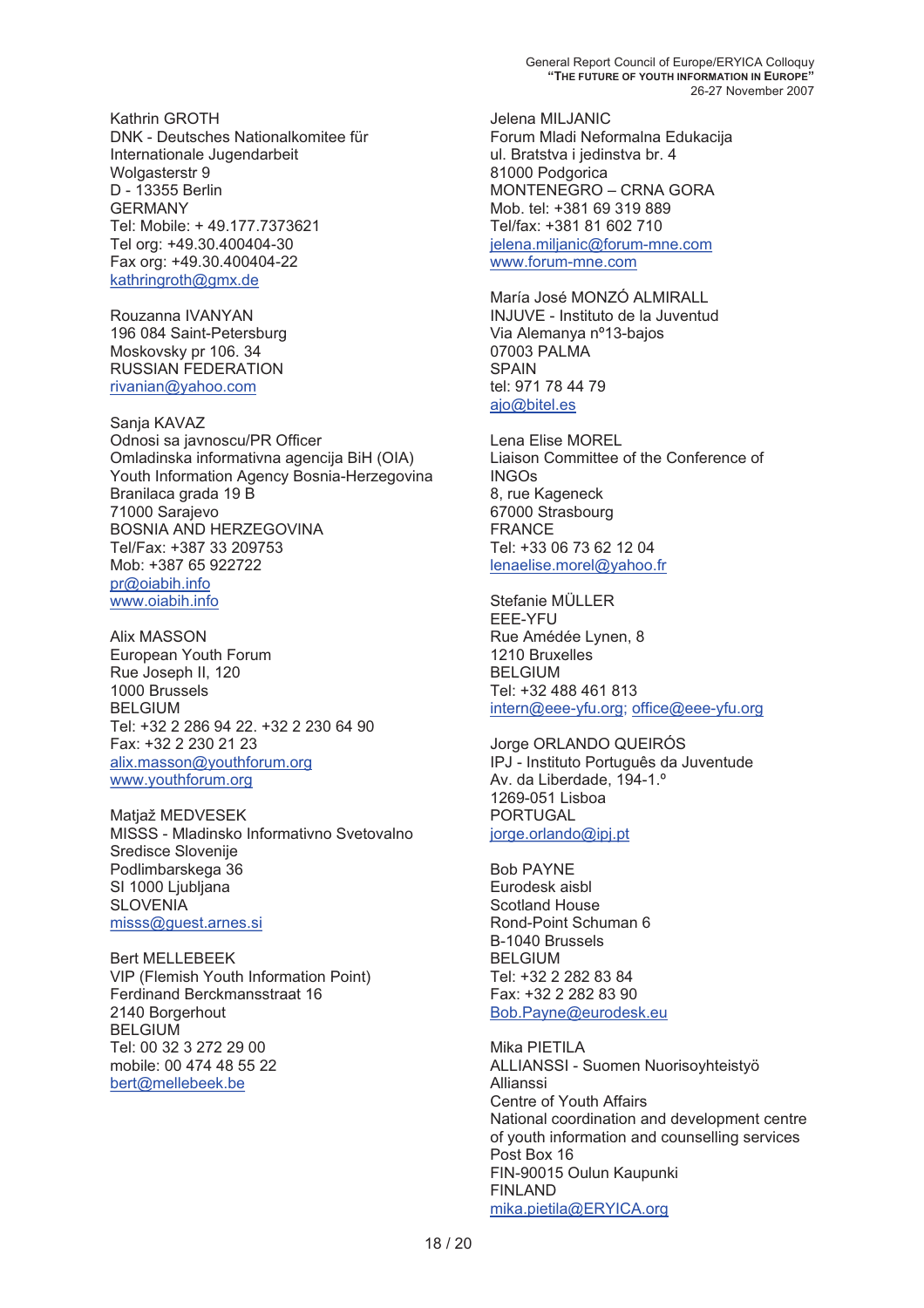Monika PINK European Youth Card Association / EURO<26 Jugendkarte Austria Glockengasse 4d A - 5020 Salzburg AUSTRIA Tel. +43/662-84 92 91-56 m.pink@euro26.at

Alexis RIDDE Direction de la Jeunesse et de l'Education Populaire Ministère de la Santé, de la Jeunesse et des Sports 95, avenue de France 75650 PARIS CEDEX 13 FRANCE Tel. 01 40 45 93 58 Fax 01 40 45 92 92 alexis.ridde@jeunesse-sports.gouv.fr

Basak SARAL Youth for Habitat Sehit Ilhanlar Sok.<br>Akpinar Apt. No:13 D:9<br>Kozyatagi Kadikoy Istanbul **TURKEY** Tel org: + 90 212 265 33 14/15 ; fax org: +90 212 265 33 80 Mobile: + 90 533 282 54 29 info@youthforhab.org.tr

Reinhard SCHWAI BACH IJAB - Fachstelle für Internationale Jugendarbeit der Bundesrepublik Deutschland e.V. Godesberger Allee 142 - 148 D-53175 Bonn GERMANY schwalbach@ijab.de

Neil SELWYN Senior Lecturer in information technology and society London Knowledge Lab 23-9 Emerald Street London WC1H 3QS UNITED KINGDOM n.selwyn@ioe.ac.uk

Mario VAN DEN MEER Marjo VAN DEN ME<br>Vereniging van JIP's JONG Rotterdam Organisatie voor professioneel jongerenwerk Mathenesserlaan 173 3014 HA Rotterdam Postbus 25043 3001 HA Rotterdam NETHERLANDS marjo@jip.org

Joelle VERRIEST jugendinfo.cc - Österreichische Jugendinfos c/o Lilienbrunngasse 18/2/41 A-1020 WIEN AUSTRIA Tel: (43) 699.12.00.51.83 joelle@ERYICA.org

Judith VERWEIJEN FYEG - Federation of Young European Greens Rue Saint-Laurent 2 bt.14 1000 Brussels BELGIUM Tel: +32495129601 ice@fyeg.org

Gemma VILLA CIPAJ Centro de Información y Asesoramiento Juvenil Servicio de Juventud del Ayuntamiento de<br>Zaragoza Casa de los Morlanes Pza. San Carlos, 4. 50012 Zaragoza **SPAIN** Tel. 976 721 849 gemavilla1@gmail.com www.cipaj.org

Heike VOGGENTHALER IJAB - Fachstelle für Internationale Jugendarbeit der Bundesrepublik Deutschland e.V. Godesberger Allee 142 - 148 53175 Bonn GERMANY Tel: +49 (0) 228 9506-125 Fax: +49 (0) 228 9506-199 voggenthaler@ijab.de

Isgard WALLA Stiftung Demokratische Jugend Grünberger Str. 54 10245 Berlin GERMANY Tel.: +30 200789-22 Fax: +30 200789-99 i.walla@jugendnetz-berlin.de www.jugendnetz-berlin.de

Eduardo URRESTARAZU GORDO Oficina de Información Juvenil Mari, 1 (Palacio Goikoa) 20.003- DONOSTIA / SAN SEBASTIÁN (Gipuzkoa) SPAIN Tel: +34 943 481435 / +34 655737700 (mobile) eduardo urrestarazu@donostia.org